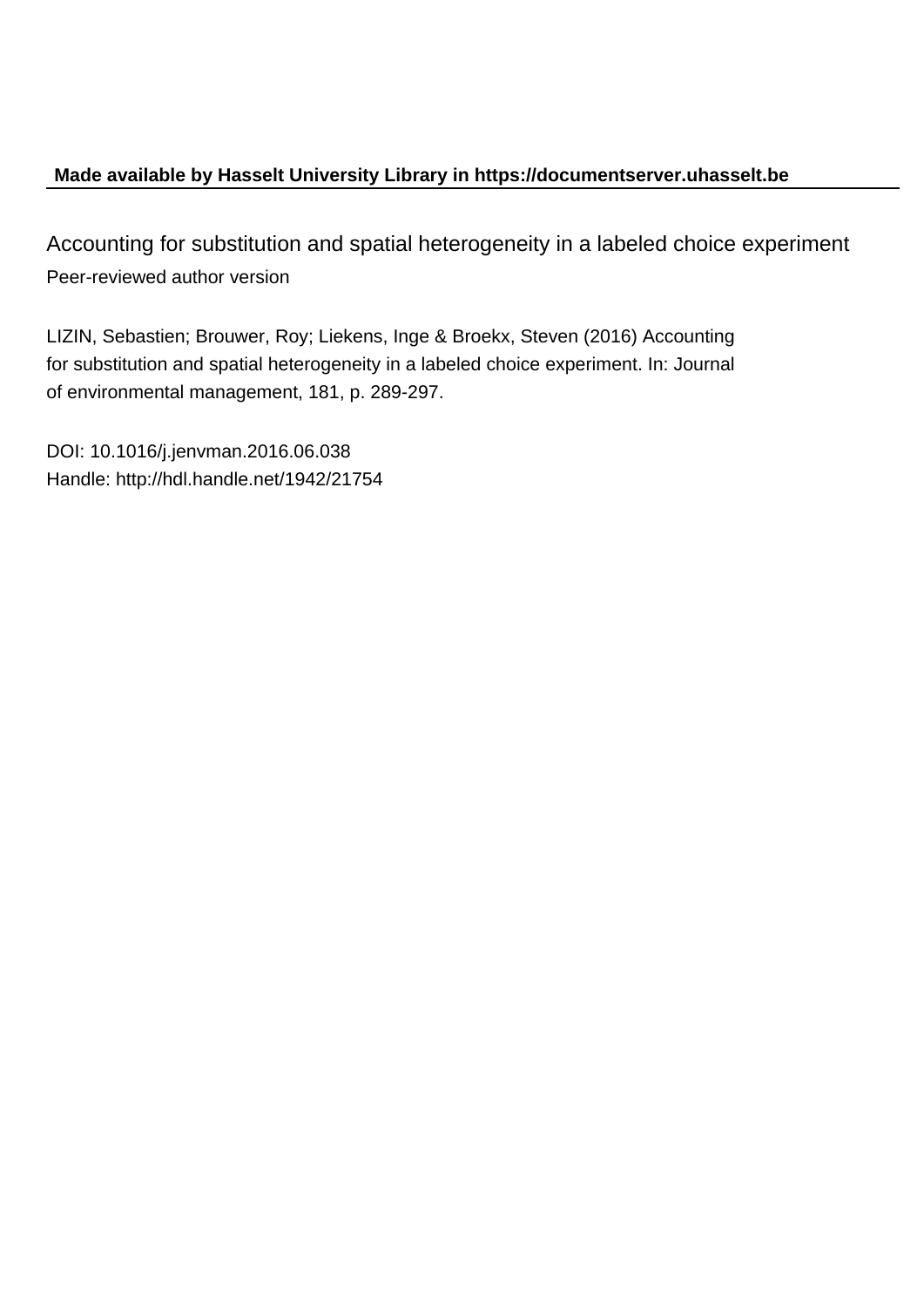# **Accounting for substitution and spatial heterogeneity in a labeled choice experiment**

#### ${\bf S. \ Lizin^1, \ R. \ Brouwer^2, \ I. \ Liekens^3, \ S. \ Broeckx^3}$

5<sup>1</sup> Corresponding author. Centre for Environmental Sciences (CMK), Hasselt University. Agoralaan -

Building D, 3590 Diepenbeek, Belgium. P: +32 11268696, E: sebastien.lizin@uhasselt.be

<sup>2</sup> Department of Economics, University of Waterloo, Canada.

8 <sup>3</sup> VITO, Mol, Belgium.

# **Abstract**

 Many environmental valuation studies using stated preferences techniques are single-site studies that ignore essential spatial aspects, including possible substitution effects. In this paper substitution effects are captured explicitly in the design of a labeled choice experiment and the inclusion of different distance variables in the choice model specification. We test the effect of spatial heterogeneity on welfare estimates and transfer errors for minor and major river restoration works, and the transferability of river specific utility functions, accounting for key variables such as site visitation, spatial clustering and income. River specific utility functions appear to be transferable, resulting in low transfer errors. However, ignoring spatial heterogeneity increases transfer errors.

## **KEY WORDS**

22 Labelled choice experiment, Distance-decay, Substitution, Value transfer, River restoration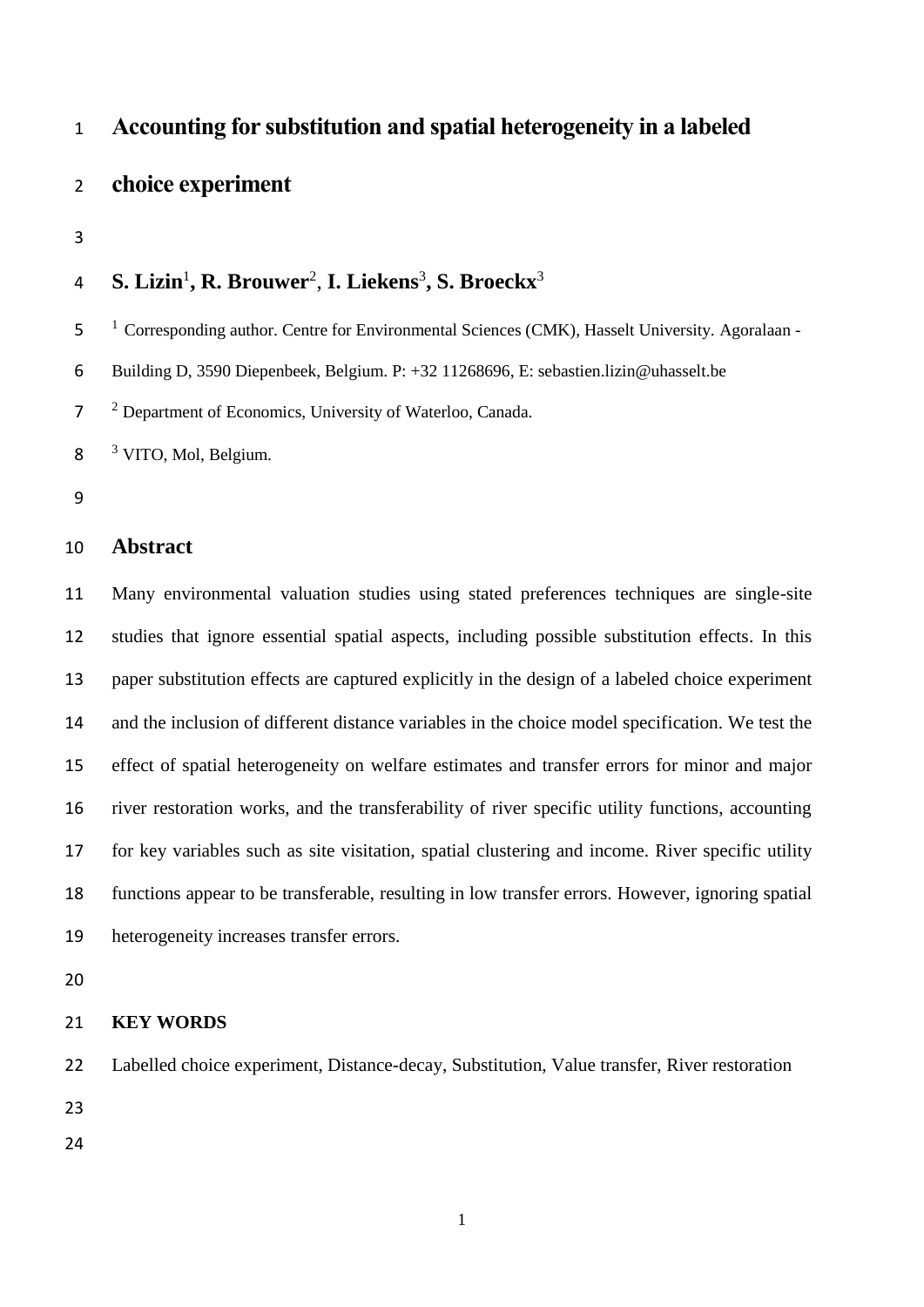# **1. Introduction**

 One of the first stated preferences studies by Hanley et al. (2006) in the United Kingdom, estimating the non-market benefits of river ecology improvements as a result of implementation of the European Water Framework Directive (WFD) kick-started a series of related valuation studies across European member states. Examples include Brouwer (2008), Schaafsma et al. (2012), and Schaafsma et al. (2013) for the Netherlands, Brouwer (2011) for France, Belgium and the Netherlands, Del Saz-Salazar et al. (2009), Brouwer et al. (2010) and Martin-Ortega et al. (2012) for Spain, Bateman et al. (2011) for the UK, Norway, Lithuania and Belgium, Kataria et al. (2012) for Denmark, Metcalfe et al. (2012) and Ferrini et al. (2014) for the United Kingdom, Meyerhoff et al. (2014) for Germany, and Brouwer et al. (2015) for Spain, Greece and Italy. In all of these studies, the non-market benefits are estimated of reaching a good chemical and ecological status of water bodies as prescribed by the WFD, most importantly to assess the extent to which the costs of WFD implementation are proportionate to their benefits (Brouwer, 2008). The studies differ from each other in terms of the extent to which local case study characteristics have been accounted for in the valuation of the non-market benefits. This includes differences in geo-climatic conditions and pollution sources across different parts of Europe (e.g. north and south) and their impact on river basin ecology (e.g. flow rates, concentration levels of different types of chemicals).

 A number of studies specifically focused on the general applicability and transferability of these non-market benefits given the lack of studies across Europe examining the benefits of WFD implementation. For an overview of the use and development of benefit transfer in Europe, see Brouwer and Navrud (2015). European demand for transfer values is strongly linked to regulation and legislation. In the specific context of water and the WFD, practical guidelines were developed for the assessment of the nonmarket values of water resources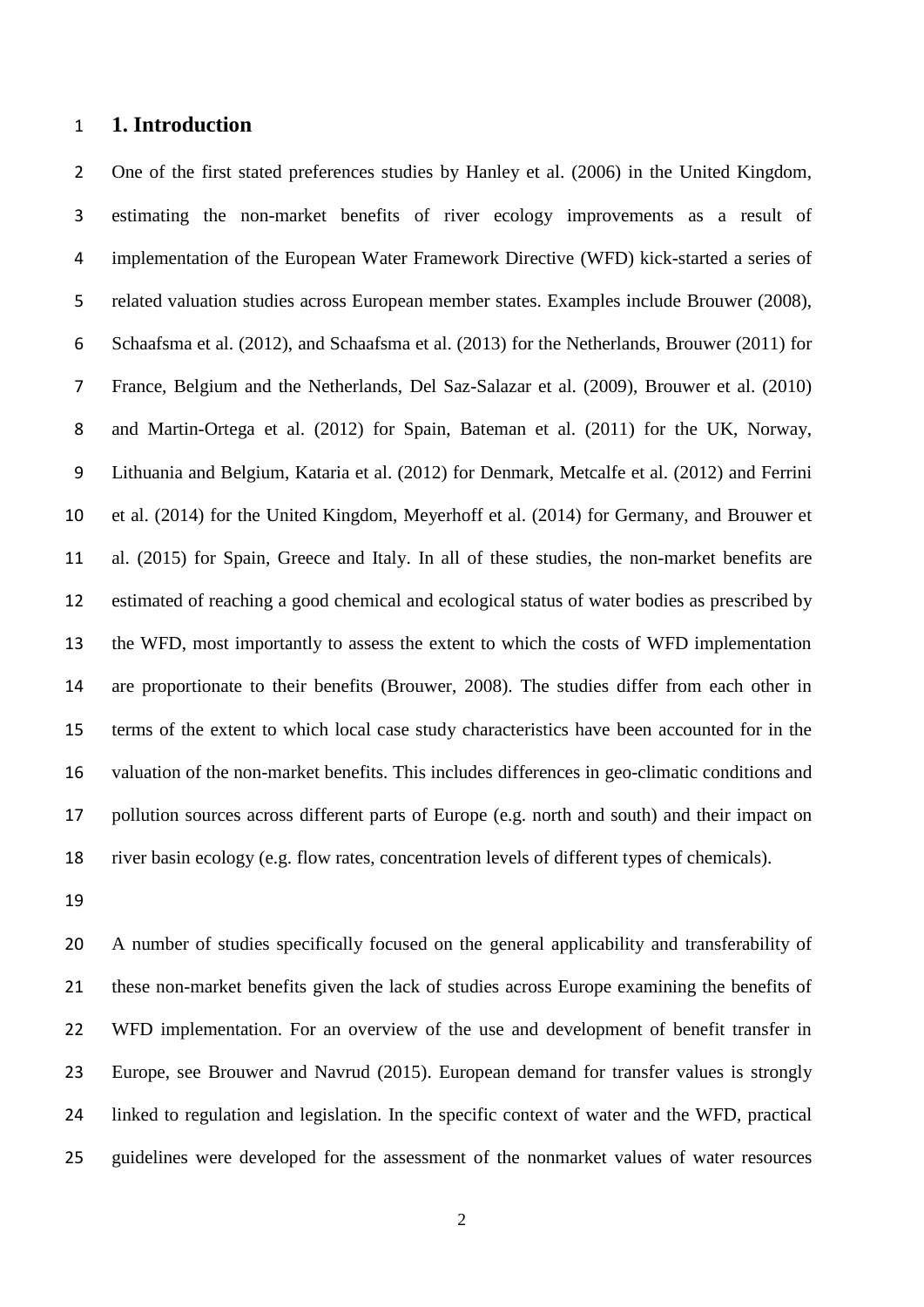management in the project AquaMoney, accounting for some of the main water management issues across European member states, i.e. ecological restoration of rivers, improvement of water quality levels to a good chemical and ecological state, and water conservation. By developing harmonized water quality ladders and employing state-of-the-art nonmarket valuation procedures, the transferability of the estimated values was tested across member states. Bateman et al. (2011) did this for example for water quality improvements in north- western Europe, Brouwer et al. (2015) for water conservation in south Europe, and Brouwer et al. (2016) for ecological restoration of the international Danube river. Experiences in these case studies were converted into guidelines for future applications of value transfer.

 Compared to contingent valuation, discrete choice experiments (DCE's) have been argued to be particularly well suited to account for differences in local spatial context and facilitate the transferability of estimated non-market values (e.g. Jiang et al. (2005) and Johnston (2007)) and are therefore increasingly used also in the water valuation domain. A spatially sensitive value function approach may not only produce better verifiable and validated results, but also produces more conservative and hence acceptable values for decision makers (Brouwer and Navrud, 2015). Still, unit value transfer remains the most widely applied valuation method in Europe for use in cost-benefit analysis, although it has been shown that the transfer of a constant unit value can lead in some cases to large errors (e.g. Liekens et al., 2013). Research in this particular field is ongoing to determine (i) more valid and reliable benefits transfer procedures based on spatially sensitive value functions as in this particular study, (ii) ways to 22 update benefit transfer functions to account for temporal instability of preferences (e.g. 23 Schaafsma et al. (2014)) and (iii) cases in which unit value transfer is acceptable (e.g. Bateman et al. (2011)).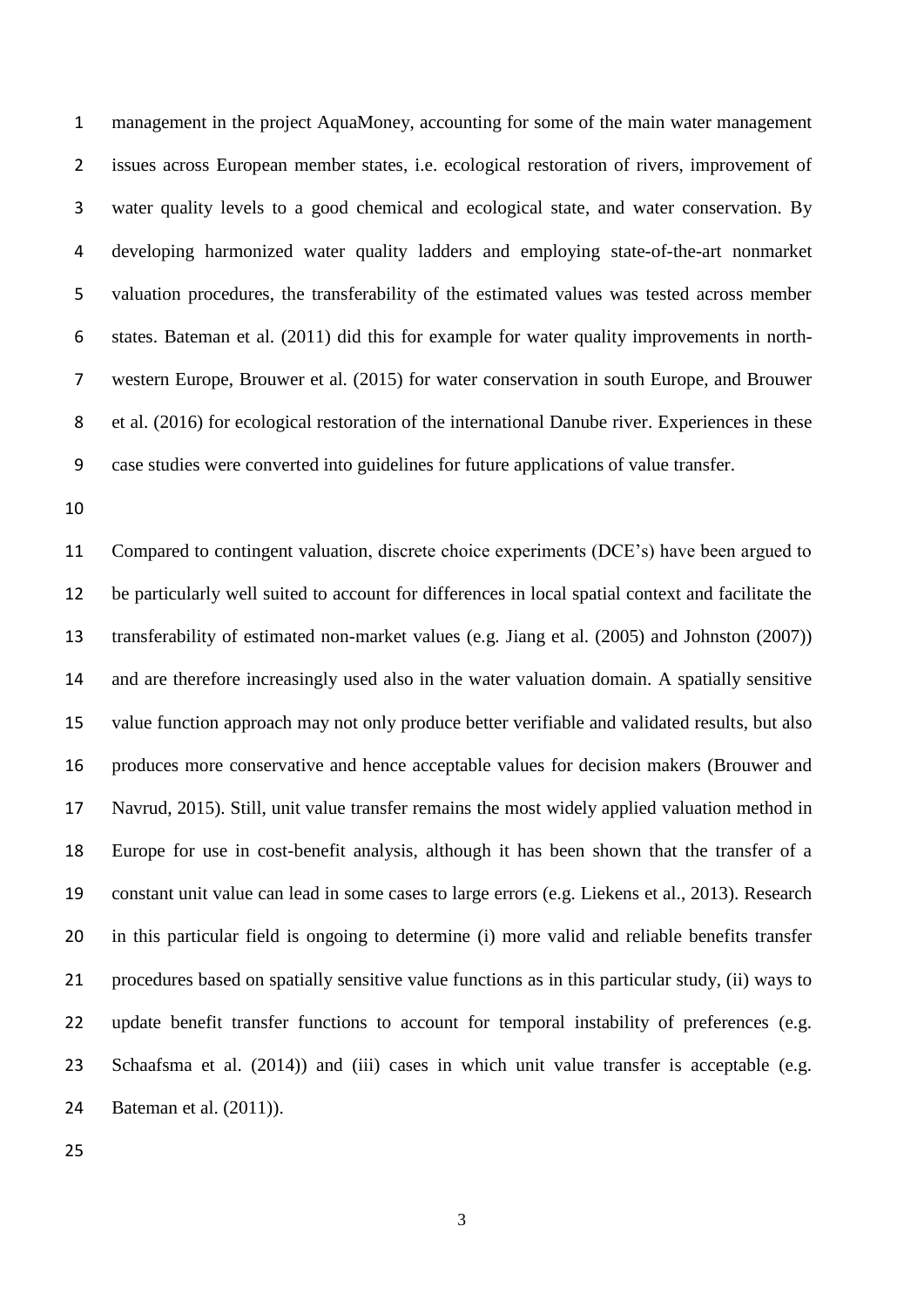The number of studies focusing on the non-market valuation of the benefits of ecological river restoration is very limited (e.g. Loomis et al. (2000), Bliem et al. (2012) and Brouwer et al. (2016)). In this study, not only water quality levels are often improved, but especially also the local characteristics of the water bodies' hydro-morphology and hence their visual attractiveness to residents and visitors. In this latter case, a water body's specific location and the spatial distribution of the population of beneficiaries often plays a more important role than in the case of non-spatially defined water quality management measures aimed at pollution and abstraction sources in a watershed or river basin more generally. As a result, distance-decay and substitution effects are also expected to play a more important role in these cases where the specific location of a water quality improvement or restoration project takes place. The inclusion of these spatial considerations is expected to improve the transferability of the estimated values (Colombo and Hanley, 2008). Similarly, policymakers will be interested to know which water bodies they should restore first in order to obtain most value for their money given their limited budgets.

 In the study reported in this paper, we add to the limited empirical evidence base and investigate the impact of substitution and distance-decay on the non-market valuation of water body restoration using a labelled DCE in the context of WFD implementation in two river basins in Flanders in Belgium. The main objective of the study is to test to what extent the labelled DCE generates water body specific or generic value functions, accounting for the spatial characteristics of the restoration projects and the spatial characteristics of the population of beneficiaries, including the distance they live from the two different water bodies and current and past visitation behavior. Finding a generic value function implies that the estimated utility functions are transferable, which would mean that they can be used more generally also to other restoration sites. If, however, the utility functions are water body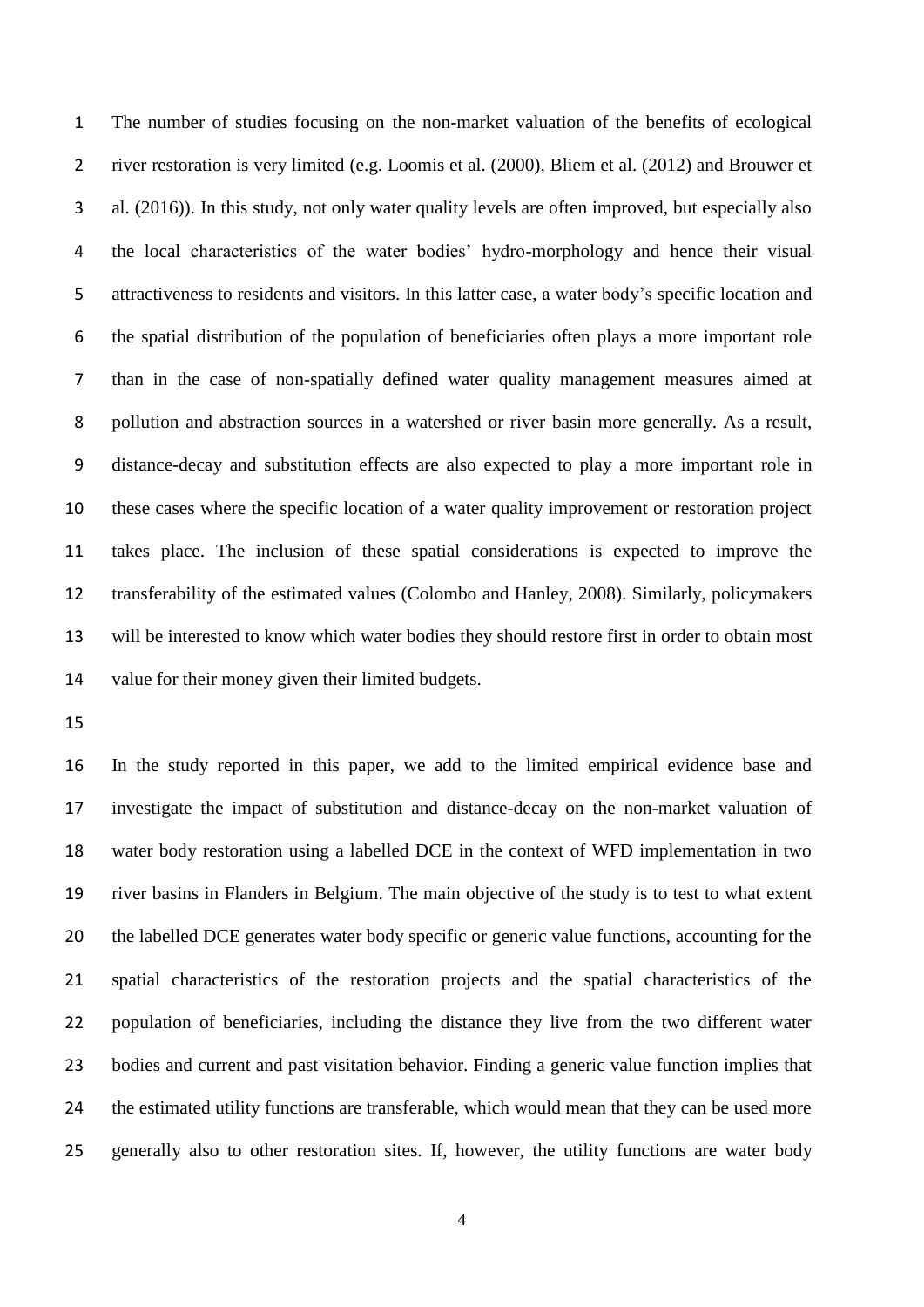specific, this means that they are not transferable and a new valuation study would be needed in principle every time a new restoration project requires valuation of its non-market benefits. Schaafsma et al. (2012) investigated the effects of the spatial characteristics of water quality improvements and the spatial distribution of the population of beneficiaries in the north- western lake district in the Netherlands by means of labeled DCEs and concluded that a generic distance-decay function might not be sufficient to capture all spatial heterogeneity. We put this finding to the test in this study focusing specifically on river restoration.

 The paper is organized as follows. Section 2 first describes the theoretical model and research methodology, including the data collection procedure. This is followed in Section 3 by a description of the case study area and the two water bodies to be restored. Section 4 presents the results and Section 5 concludes.

# **2. Modeling framework and research methodology**

#### **2.1. Modelling framework and hypothesis testing**

 The choices of the survey participants in the DCE are modelled in a random utility framework (e.g. Ben-Akiva and Lerman (1985)). In this framework, a respondent's utility is decomposed into an observable deterministic part and an unobservable random part. The multinomial logit (MNL) model is the most used model in choice analysis because of its 20 convenient closed form (Hensher et al., 2005). However, the MNL model is subject to a number of restrictive assumptions, such as independence of irrelevant alternatives (IIA) and associated proportional substitution. Moreover, it does not account for possible unobserved preference heterogeneity. Mixed logit models are more flexible and allow relaxing the above mentioned restrictions.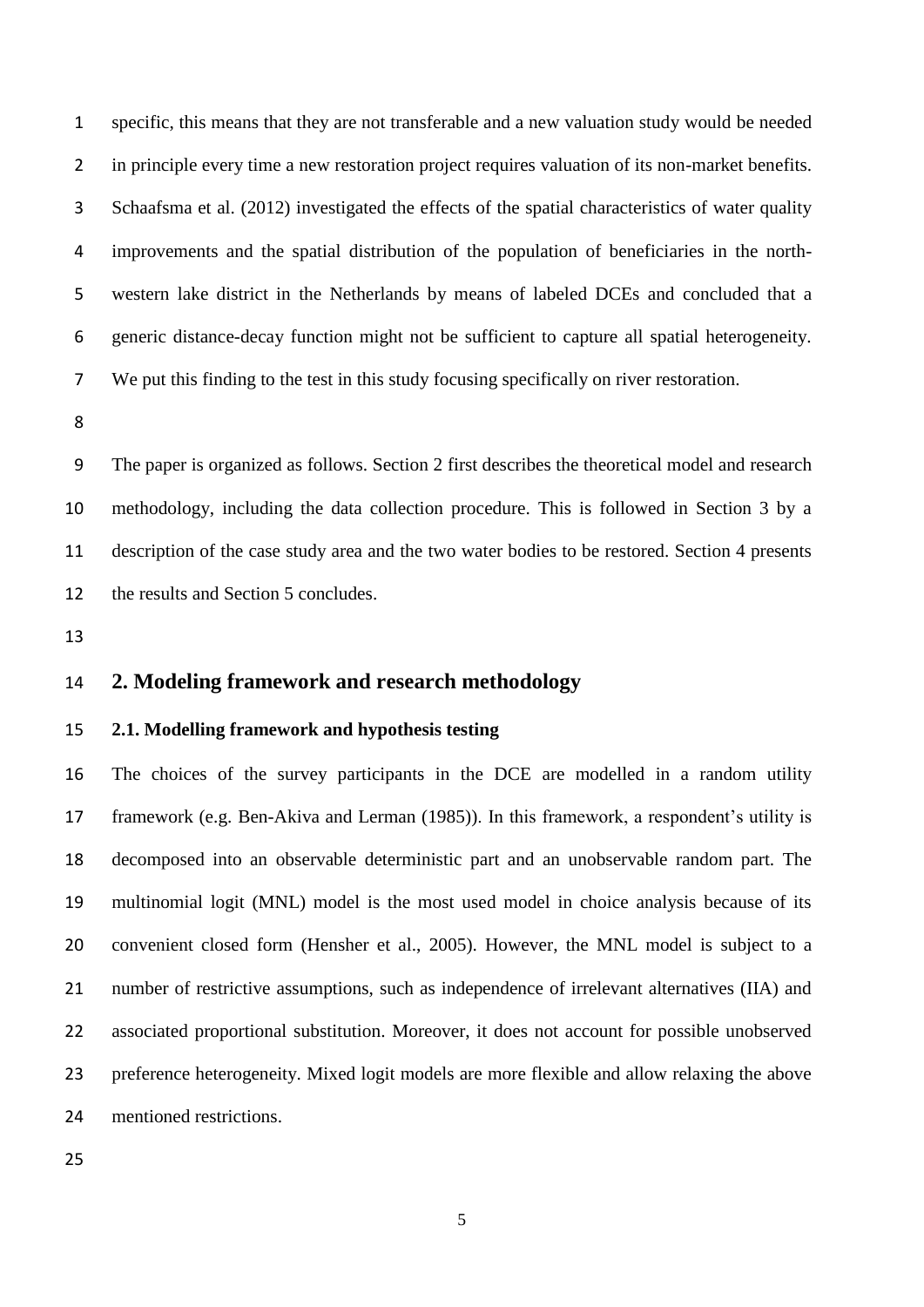In this paper an error component random parameters logit (ECRPL) model is estimated. The indirect utility specification *U* of alternative *j* for individual *i* at choice moment *t* for such a 3 model is presented in equation (1). In this function  $\alpha_j$  refers to the alternative specific 4 constant (ASC) for alternative *j* and  $X_{ijt}$  and  $\beta_{ij}^x$  represent the vectors with choice attributes X of alternative *j* for individual *i* in choice task *t* and their parameters, respectively.

7 
$$
U_{ijt} = \alpha_j + \beta_{ij}^x X_{ijt} + \beta^y Y_i + \beta_j^d D_{ij} + \beta_j^s D_{ik} + \beta_j^{du} D_{ij} * User_{ij} + \lambda_{ij} H_j + \varepsilon_{ijt}
$$
 (1)

 The first hypothesis that will be tested in this study is equality of the labelled alternatives for the two specific water bodies for which restoration works are planned:

$$
12 \tH_0^1: \alpha_j = \alpha_k \text{ for all } j \neq k \t\t(2)
$$

 Rejection of the first hypothesis implies that the labelled water bodies are valued significantly different and the water bodies have a distinct value of their own, i.e. not captured by the alternative characteristics embodied in the choice attributes, which is not directly transferable.

19 The preference parameters in equation (1) are allowed to vary across individuals, hence  $\beta_i$ 20 with a density function  $f(\beta)$ . The parameters associated with the choice attributes are furthermore also assumed to be alternative specific. This brings us to the second hypothesis: 

23  $H_0^2$ :  $\beta_j^x = \beta_k^x$  for all  $j \neq k$  (3)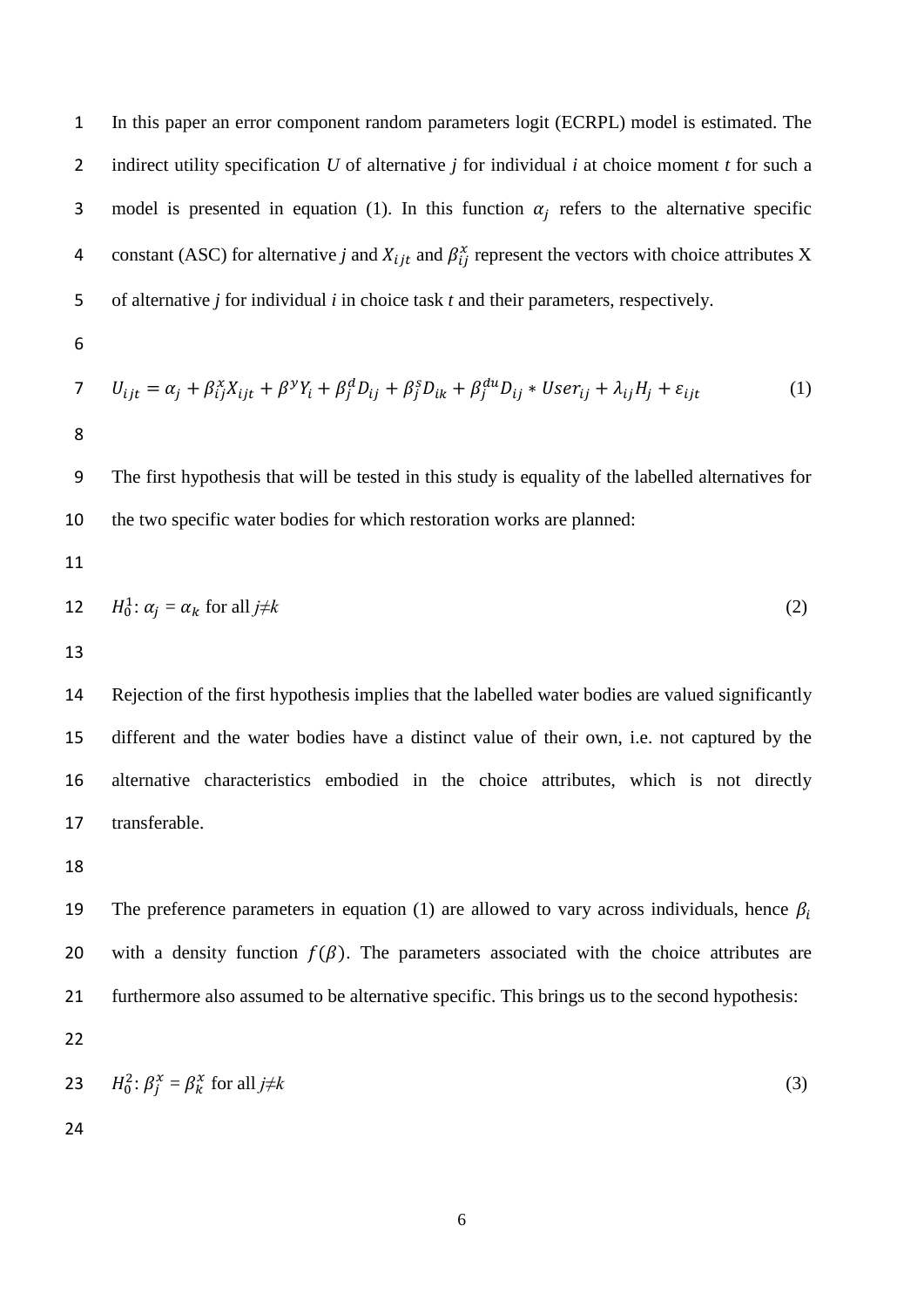Rejection of the second hypothesis implies that the restoration characteristics related to the two water bodies are valued significantly different, making the utility functions non-transferable.

5 The vector  $\beta^y$  in equation (1) measures the influence of the socio-demographic 6 characteristics  $Y_i$  of the beneficiaries of the restoration works on choice behavior, and is generally expected to be the same for both alternatives. However, this does not apply to one 8 of the main issues of interest in this study, i.e. the distance  $D_i$  survey participants *i* live from each labeled water body alternative j and k. The third hypothesis tested in this study is that the distance-decay effects differ for the two water bodies:

$$
12 \tH_0^3: \beta_j^d = \beta_k^d \t{for all } j \neq k
$$
\n
$$
(4)
$$

 This includes testing of different functional forms of the distance survey participants live from the water bodies to be restored. Distance is measured here as the Euclidean distance ('as the crow flies') between a respondents' home to each of the two water bodies to be restored.

 Substitution effects between the two water bodies are measured through the inclusion of the 19 distance to water body  $k$  ( $D_{ik}$ ) in the utility specification of water body *j* and vice versa (Schaafsma et al., 2013). The substitution effect of water body k on alternative j is picked up 21 by the coefficient  $\beta_j^s$  and is expected to be positive instead of negative for the distance-decay 22 parameter  $\beta_j^d$ . Distance-decay measures the impact of increasing distance and hence costs to a certain location on choice behavior. Utility and demand are expected to decrease for an alternative that is located further away. The substitution effect reflects the impact of the distance to an alternative water body k on demand for water body j. The further away the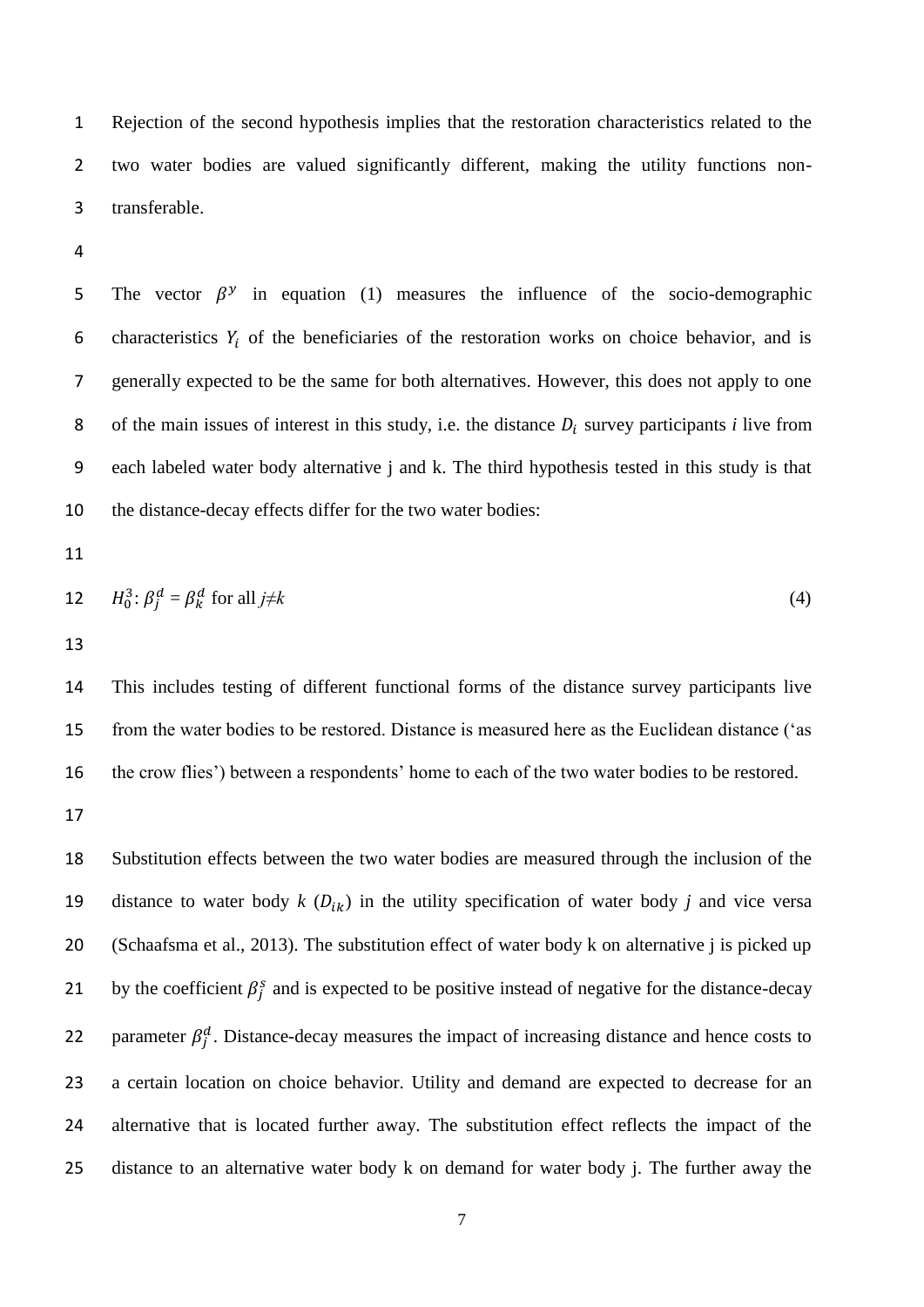alternative water body k, the higher demand for water body j. To what extent these substitution effects are the same or differ between the two alternative water bodies is tested in 3 hypothesis 4. Rejection of  $H_0^4$  implies that substitution effects are experienced differently for the two water bodies, again undermining the general applicability and hence transferability of the estimated utility functions.

$$
7 \tH_0^4: \beta_j^s = \beta_k^s \t{for all } j \neq k
$$
\n
$$
(5)
$$

 The existence of significantly different distance-decay effects between users and non-users (e.g. Jørgensen et al. (2013)) is tested in hypothesis 5 below. If the fifth and final hypothesis cannot be rejected, this means that the distance-decay effect is similar across users and non- users of the water sites. In other words, there is no effect of prior visitation on choice behavior.

$$
15 \tH_0^5: \beta_j^{du} = 0 \t\t(6)
$$

 $\lambda_{ij}$  in equation (1) is a shared error component between the hypothetical alternatives. The 18 error components are normally distributed with zero mean and variance  $\sigma^2$ : N(0, $\sigma^2$ ). The variance captures the magnitude of the error correlation between the nested alternatives (Train, 2003). Specifying the model in this way, it also controls for potential status quo bias 21 (Scarpa et al., 2005). Finally,  $\varepsilon_{ijt}$  is the standard extreme value type 1 distribution of the errors which allows deriving the ECRPL model.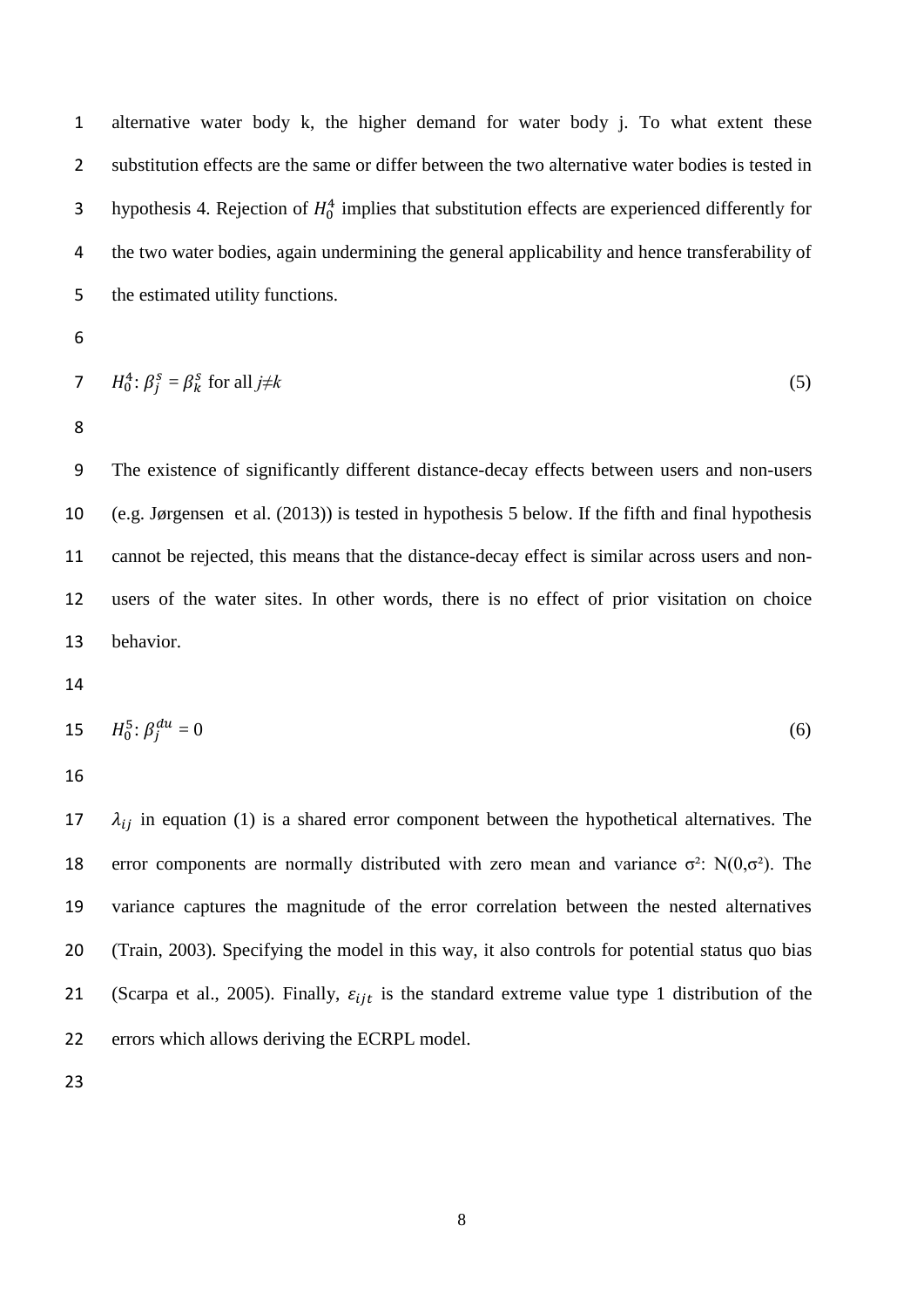#### **2.2. Survey design and discrete choice experiment**

 The survey used in this case study to test the various hypotheses consisted of 4 sections. In the first section respondents were asked for their recreational behavior in and near water in general. The second section focuses specifically on two water bodies located in 2 different river basins in Belgium. Respondents are asked for their knowledge and information about the two water bodies, whether they ever visited the two water bodies and if so, how often, and their perception of the water bodies' water quality. This is followed by a short description of the actual water quality state of both water bodies and the required official water quality standard of good ecological status (GES). Respondents are informed about the possibility of restoring the two water bodies to different degrees to improve their water quality levels as a preamble to the third section, where the DCE is introduced. More details about the DCE follow below. The fourth and final section includes queries about the respondents' socio-demographic household characteristics to assess the sample's representativeness.

 The third section includes the DCE and starts off by introducing the characteristics of the restoration of the two specific water bodies and explaining the choices respondents are asked to make, namely which of the two water bodies they prefer to be restored given the associated restoration characteristics. These characteristics are described in detail and illustrated with pictograms. An instruction card is used to explain the choices and corresponding trade-offs respondents are being asked to make between enjoying the restoration benefits on the one 21 hand and paying the costs of securing them on the other hand. The restoration characteristics consist of the (i) extent of the restoration intervention (from no restoration to a minor or major return to more natural water body conditions), (ii) length over which the water body is restored (from zero meters (no restoration) to a maximum of 20 km), (iii) impact on water quality (from current moderate water quality levels to good or very good water quality), (iv)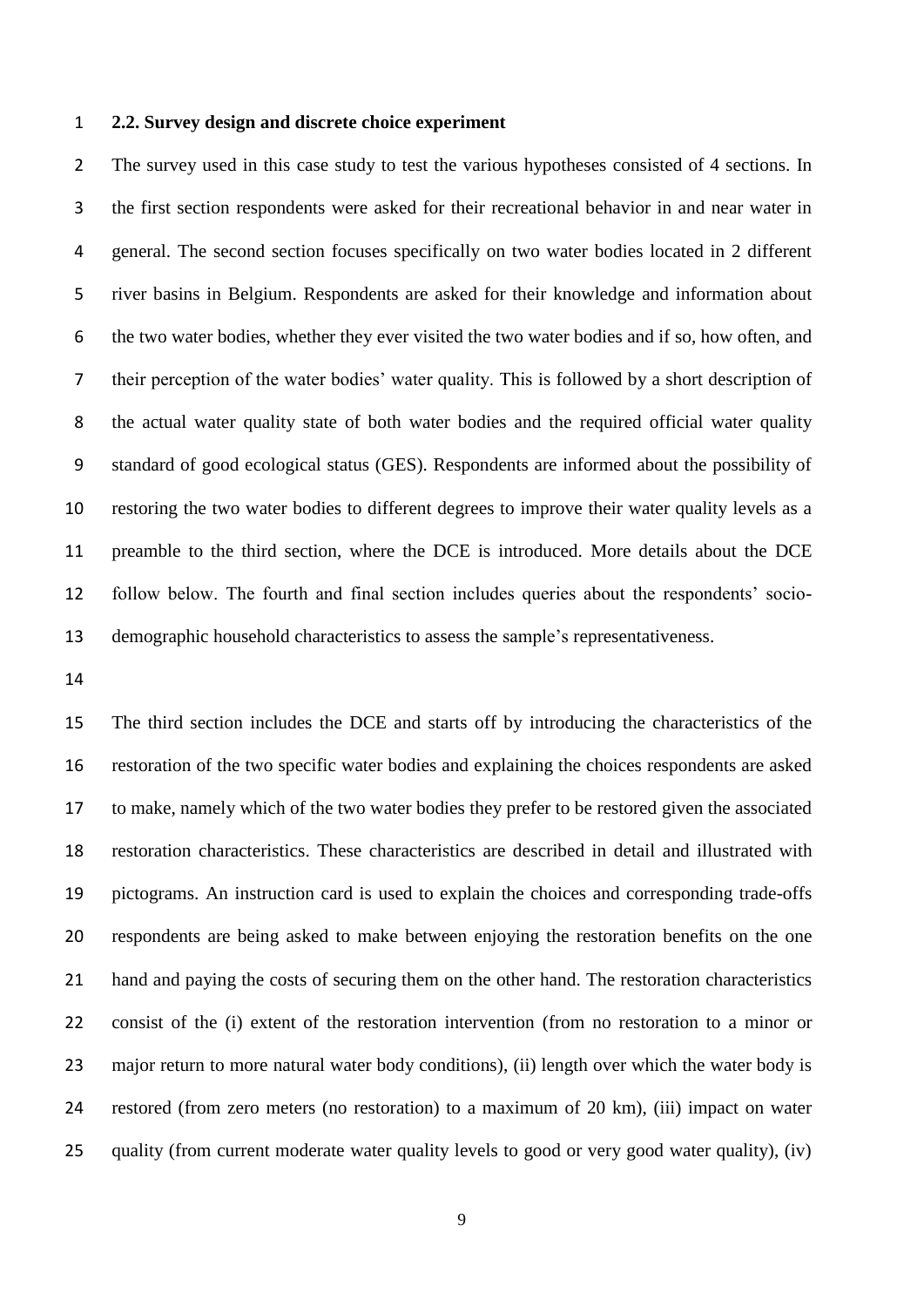impact on species richness (from currently low conditions to moderate or high species richness), (v) with or without public recreational access. Together, (i), (iii) and (iv) capture the three relevant hydro-morphological, chemical and biological key characteristics of water body restoration, while (v) is used to assess whether the public also holds non-use values for the benefits of river restoration. Alternative restoration options for the two water bodies were created including these characteristics for which respondents were asked to pay additional annual household water taxes to the Flemish federal government. The features of the DCE design are presented in Table 1.

#### INSERT TABLE 1 HERE

 The pictograms used for the first attribute (restoration efforts) are presented in Figure 1. Respondents were told that the water bodies are classified as heavily modified and canalized with dikes on both sides. Restoration would entail water body specific changes to the currently regulated flows. The minor water body restoration efforts meant in both cases that the river banks would be made less steep and only living or biologically degradable materials would be used to make the banks look more natural. Lowering the dikes would turn surrounding land in wetlands. A major change would additionally involve the creation of wider bank areas that serve as a transition zone between the river and the valley, the creation of inland ponds and marches, re-meandering and reconnection of the main river to its branches.

INSERT FIGURE 1 HERE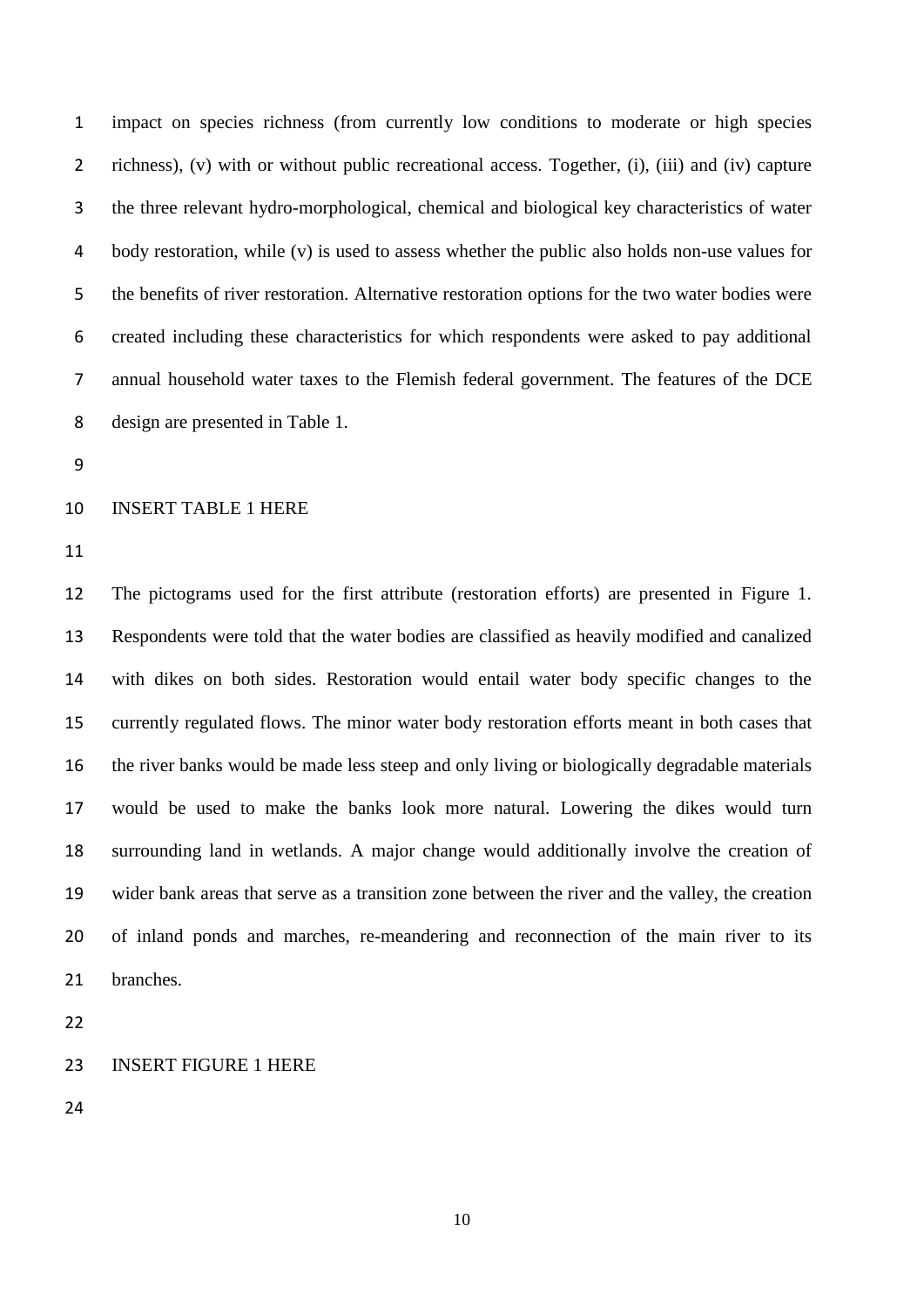Color coding was used to represent the different water quality levels, following the same colors used by the Flemish water management authority based on the WFD water quality levels. Species richness is measured based on the official ecological quality indicator levels used by the Flemish Environment Agency for phytoplankton, water plants, macro- invertebrates, and fish. Hanley et al. (2006) used a similar attribute, but their description of the levels was not supported by pictograms like here. Low species richness was defined as only having common fish species and few birds and water plants species, moderate species richness as having an average number and diversity of fish, birds and water plants with no endangered species present, and high species richness as an abundance of fish, birds, and water plants, including endangered species.

 In view of the fact that respondents could not be shown all 288 possible profiles for each water body based on the design presented in Table 1, a D-efficient main effects fractional factorial design was generated in SAS, yielding 72 choice cards containing 2 labelled alternatives and an opt-out representing the status quo. To create the design, fixed priors obtained from a pretesting round were used. The levels of the attributes in the opt-out alternative were also included in the experimental design of the hypothetical policy alternatives. The 72 choice cards were randomly divided over 12 blocks of 6 choice cards each. Every respondent was randomly shown one of these 12 blocks and hence stated his or her preferences 6 times in 6 choice tasks for one of the two labelled alternatives, i.e. the restoration of two water bodies, or the status quo.

## **3. Case study area and data collection**

 The case study area consists of two river basins located in the Flemish region in the northern part of Belgium (Figure 2). Oude Kale is a smaller river in the river basin Ghent Canals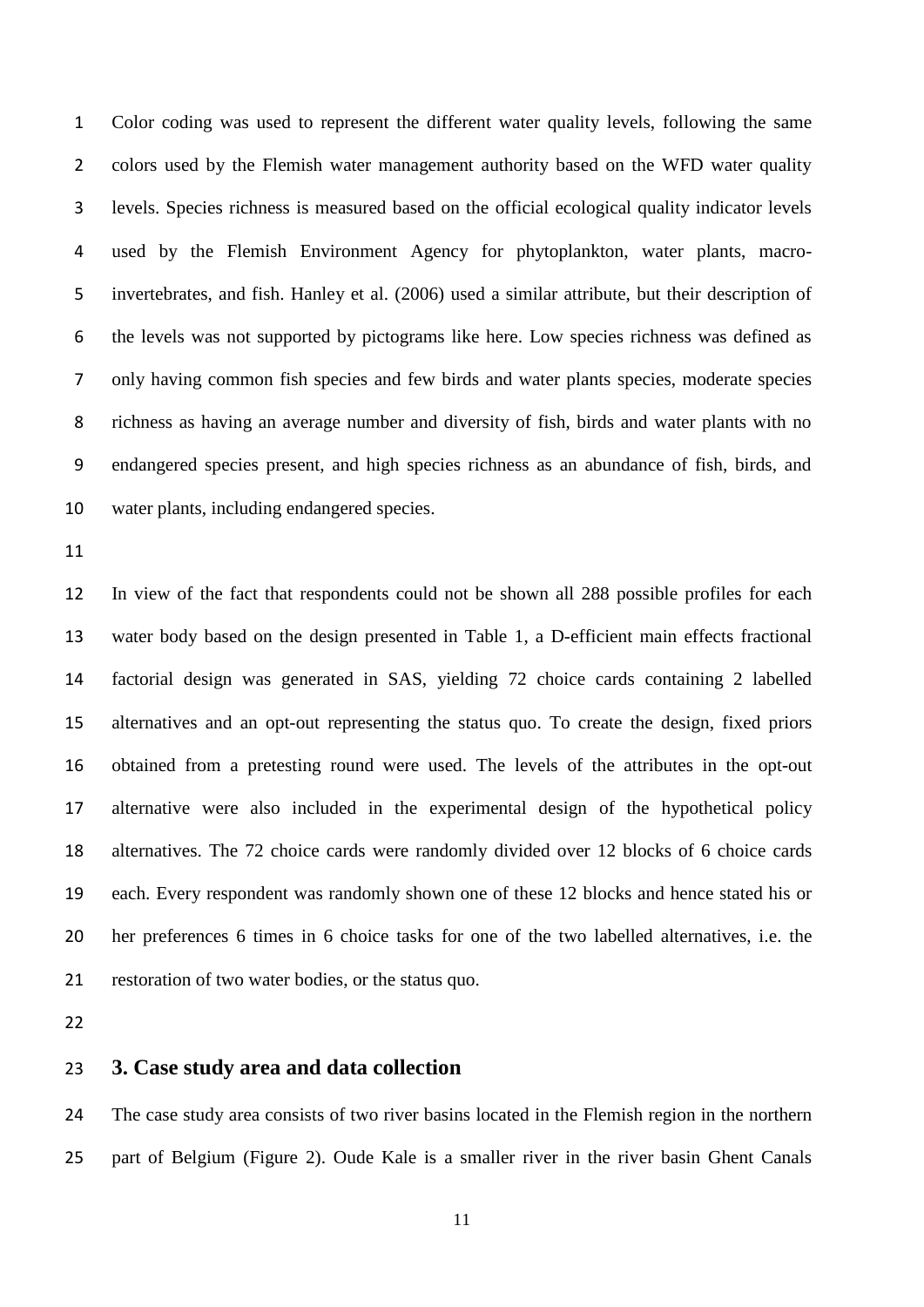measuring 12.3 km from the town of Nevele to Vinderhoute and Leie is a bigger river measuring 51.3 km situated in the Lys river basin, running from the town of Wervik to Deinze. Both water bodies have been heavily modified over the past centuries. Parts of Oude Kale have been diverted and straightened, its river banks have been reinforced for flood protection purposes, whereas other parts have been kept in their natural state. Oude Kale and the valley through which it flows are promoted by the local Flemish tourist board as providing scenic routes, which serve multiple recreational purposes (mainly walking and cycling), attracting mainly local visitors. However, its water quality was defined as moderate in the first WFD reports and also the area's species richness is considered somewhat poor by the Flemish Environment Agency.

#### INSERT FIGURE 2 HERE

 The river Leie is fully channelized from start to finish. These modifications mainly served commercial shipping and flood protection purposes. Also this case study area is promoted by the local tourist board as scenic in which multiple recreational activities can be undertaken (mainly walking and cycling), attracting also here local visitors. The water quality of Leie was just like the one for Oude Kale reported to be poor to moderate under the implementation of the WFD. The same applies to the species richness in the area according to the Flemish Environment Agency.

 In both cases, the deterioration of water quality is partly caused by the man-made modifications to the water system in the past. Reaching GES as prescribed by the WFD is only possible with the necessary restoration work, requiring an integrated water management approach, simultaneously tackling nutrient runoff from diffuse pollution sources such as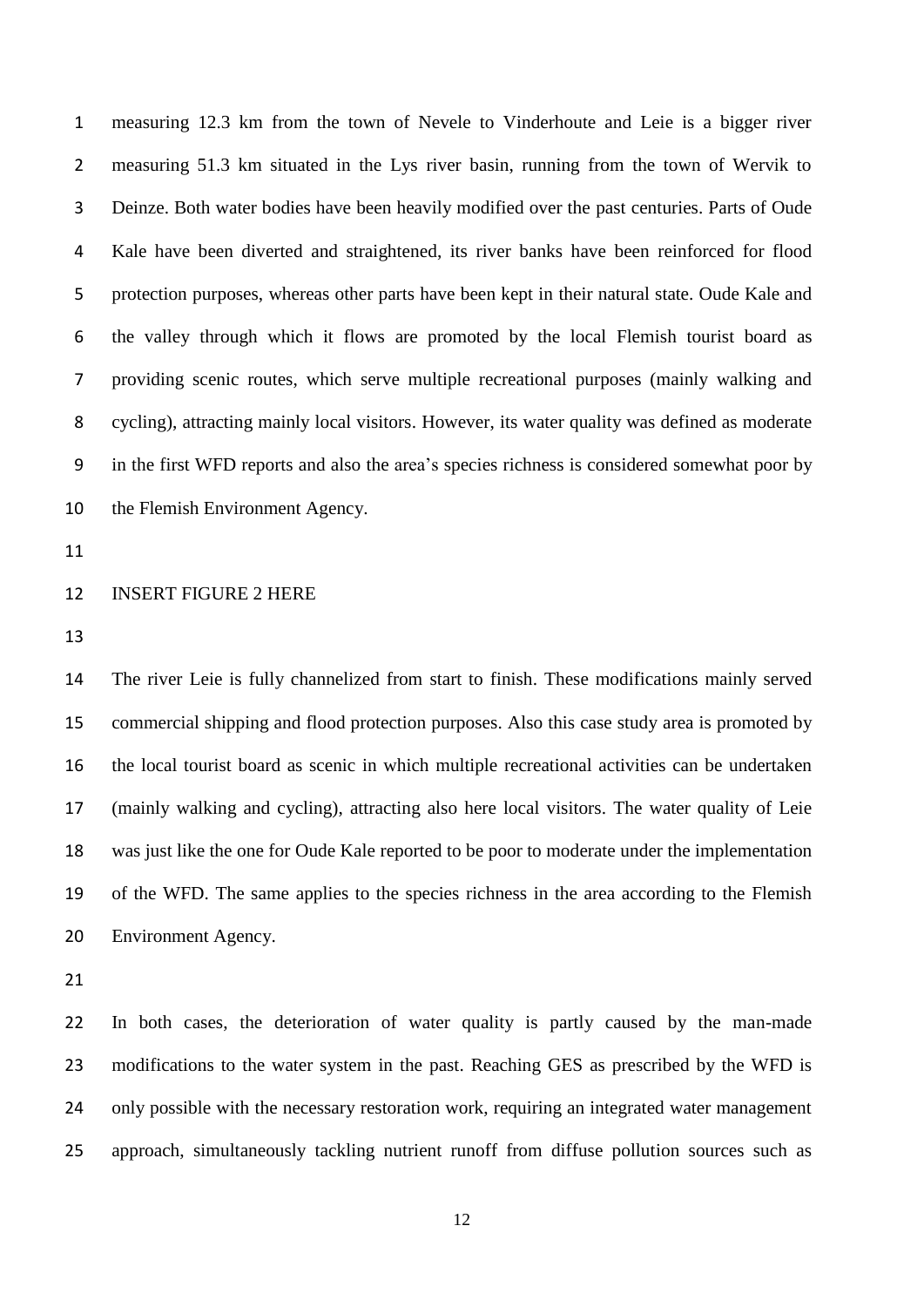agriculture and wastewater treatment from point sources (Vlaamse milieumaatschappij 2 afdeling water, 2005). The water bodies are not located very far apart and attract visitors from nearby surroundings, as evidenced by the fact that 20 percent of the sample population in this study visited both water bodies.

 In order to assess public preferences for the restoration of these two alternative water bodies as part of implementation of the WFD, the survey was administered online after face-to-face pretesting in Flanders and sent to just over 2,750 local and regional households. Respondents were part of a wider consumer panel consisting of 300,000 households, located at different distances of the two water bodies. Fifty percent lived in a radius of less than 10 km of one of the water bodies, 25 percent in a radius between 10 and 20 km of one of the water bodies, and 25 percent more than 20 km away from one of the water bodies. The respondents were furthermore sampled based on age, gender, household size and education level in order to have as much as possible a representative cross-section of the Flemish population. A total of 264 households replied, yielding a response rate of 10 percent. This is very low, but comparable to other web-based surveys carried out in Flanders focusing on environmental issues (e.g. Liekens et al. (2013)). The red dots in Figure 2 show the spatial distribution of the survey respondents.

#### **4. Results**

#### **4.1. Sample characteristics and choice behavior**

22 The main socio-demographic characteristics of the sample are presented in Table 2, including those of the population from which the sample was drawn. The sample is fairly representative. Only slightly more higher educated, middle aged men are included and members of an environmental organization. The latter overrepresentation suggests some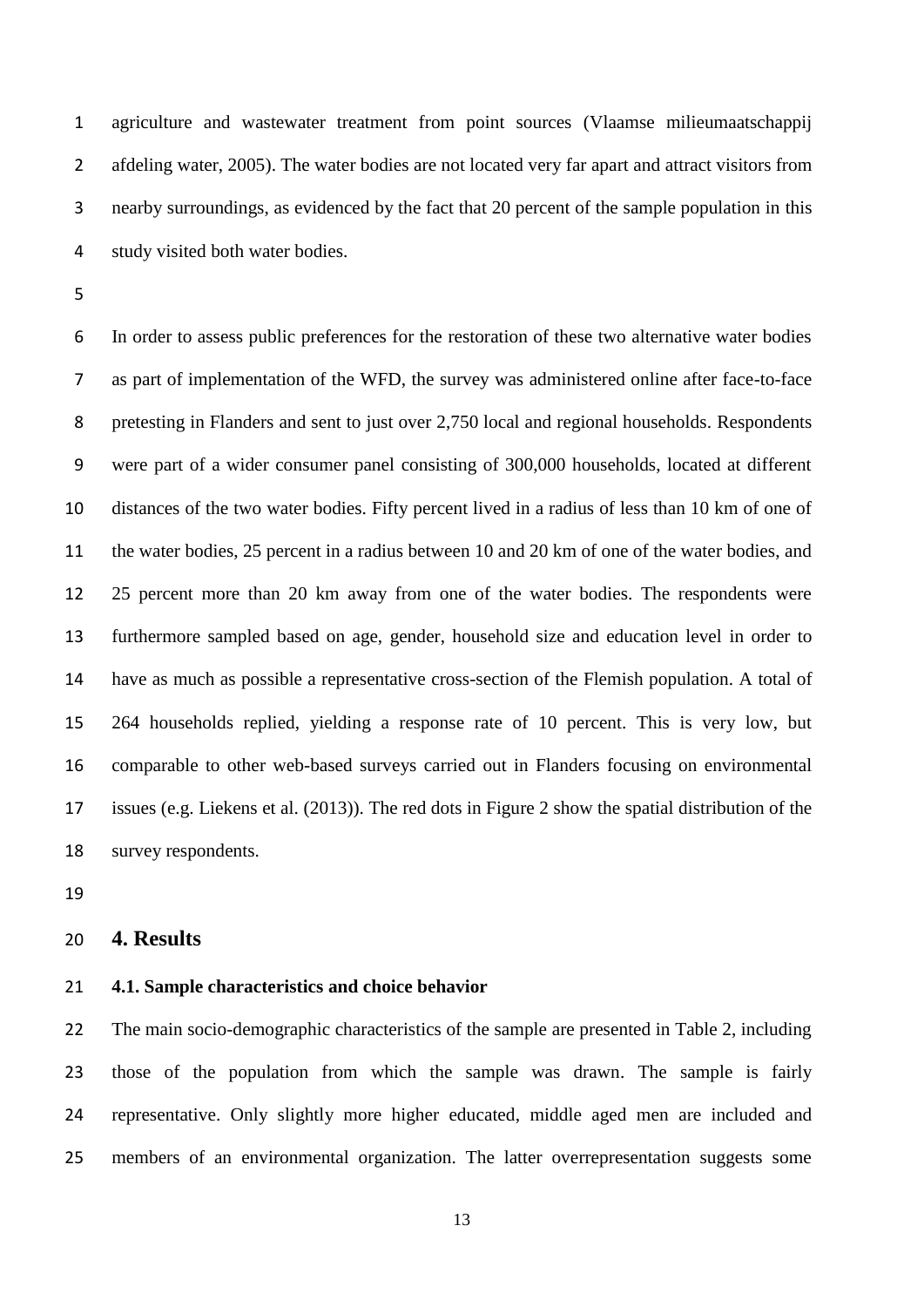degree of self-selection bias. Similar results are reported in Liekens et al. (2013) and 2 Schaafsma et al. (2014).

#### INSERT TABLE 2 HERE

 Turning to their choice behavior in the DCE, 14 out of the 264 respondents (5%) consistently chose the opt-out for a protest reason, most importantly because they believed the polluter should pay. No significant differences could be detected between these 14 respondents and the other 250 respondents in terms of socio-demographic characteristics. Neither were they more or less often member of an environmental protection organization. Following common practice in stated preference research (e.g. Dziegielewska and Mendelsohn (2007)), these 14 respondents were omitted from further analysis.

 Aggregated across all choice tasks, which consisted of 1,500 choice occasions (i.e. 250 respondents choosing 6 times an alternative), the restoration alternative for Oude Kale was chosen in 31 percent of the cases, the restoration alternative for Leie in 44 percent of the cases and the status quo (no restoration) in 25 percent of the cases. Hence, restoration of the river Leie is expected to be preferred over and above restoration of Oude Kale in all choice tasks. Respondents still appear to prefer restoration of Oude Kale over the status quo,

## **4.2. Estimated choice models**

 Two different models were estimated and the results of the estimations in willingness to pay (WTP) space are presented in Table 3. Estimation in WTP space allows direct estimation of the marginal WTP values and their distribution (Scarpa et al., 2008). The first model includes the choice attributes only, while the second model includes the covariates that are of prime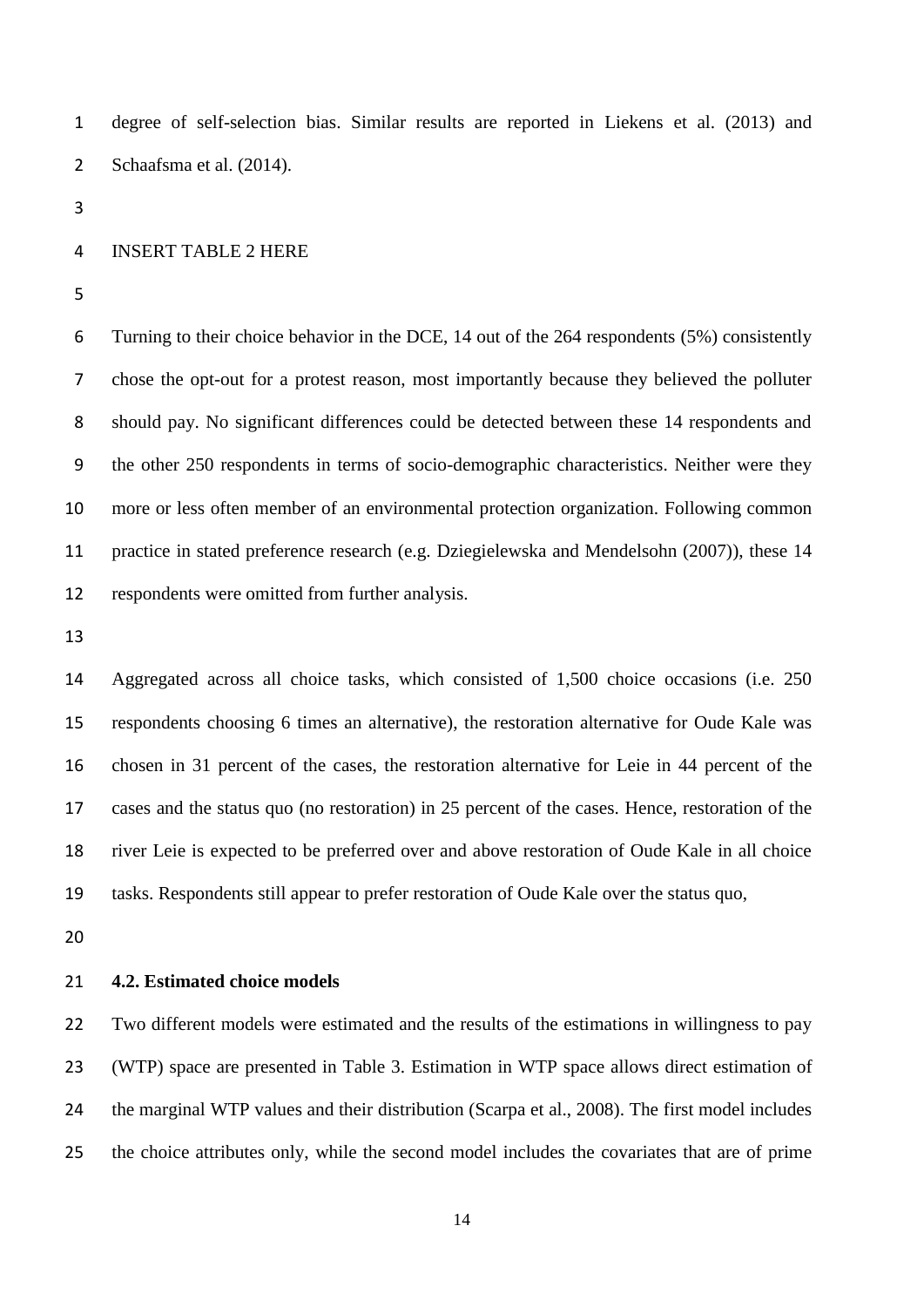interest here, in particular the distance from a respondent's home to his or her preferred river (measuring distance decay) and the distance to the alternative river (measuring substitution). Additionally, tests are carried out to see whether distance-decay differs among users and non- users and to what extent respondents' actual visitation behavior affects the value attached to the restored rivers' future accessibility. Possible spatial clustering of respondents is captured through the inclusion of a dummy variable representing the basin in which respondents live. Income is included as the most important socio-economic sample characteristic reflecting ability to pay and is expected to significantly influence WTP.

#### INSERT TABLE 3 HERE

 The models were run with 1,000 Halton draws in NLOGIT 5 assuming a uniform distribution for the random parameters of the dummy variables as recommended by Hensher et al. (2005), a normal distribution for restoration length, and a fixed coefficient for the tax to avoid the possibility of obtaining a positive utility for this latter attribute. Specifying a fixed price coefficient causes the distribution of the derived attribute WTP to be the same as the distribution of the random attribute coefficient. Consequently, all random coefficients should be interpreted as mean marginal WTP estimates. The fixed coefficients are shown in preference space and hence represent their influence on utility.

 The estimated models in Table 3 have two alternative specific constants (ASC's) and generic coefficient estimates for the other choice attributes. The first hypothesis of equal ASC's for 23 the labeled river restoration alternatives  $(H_0^1)$  is rejected, but not the second hypothesis of 24 equal coefficient estimates between the two rivers  $(H_0^2)$ . Hence generic coefficient estimates are presented in Table 3, because they are the same for the two rivers to be restored. This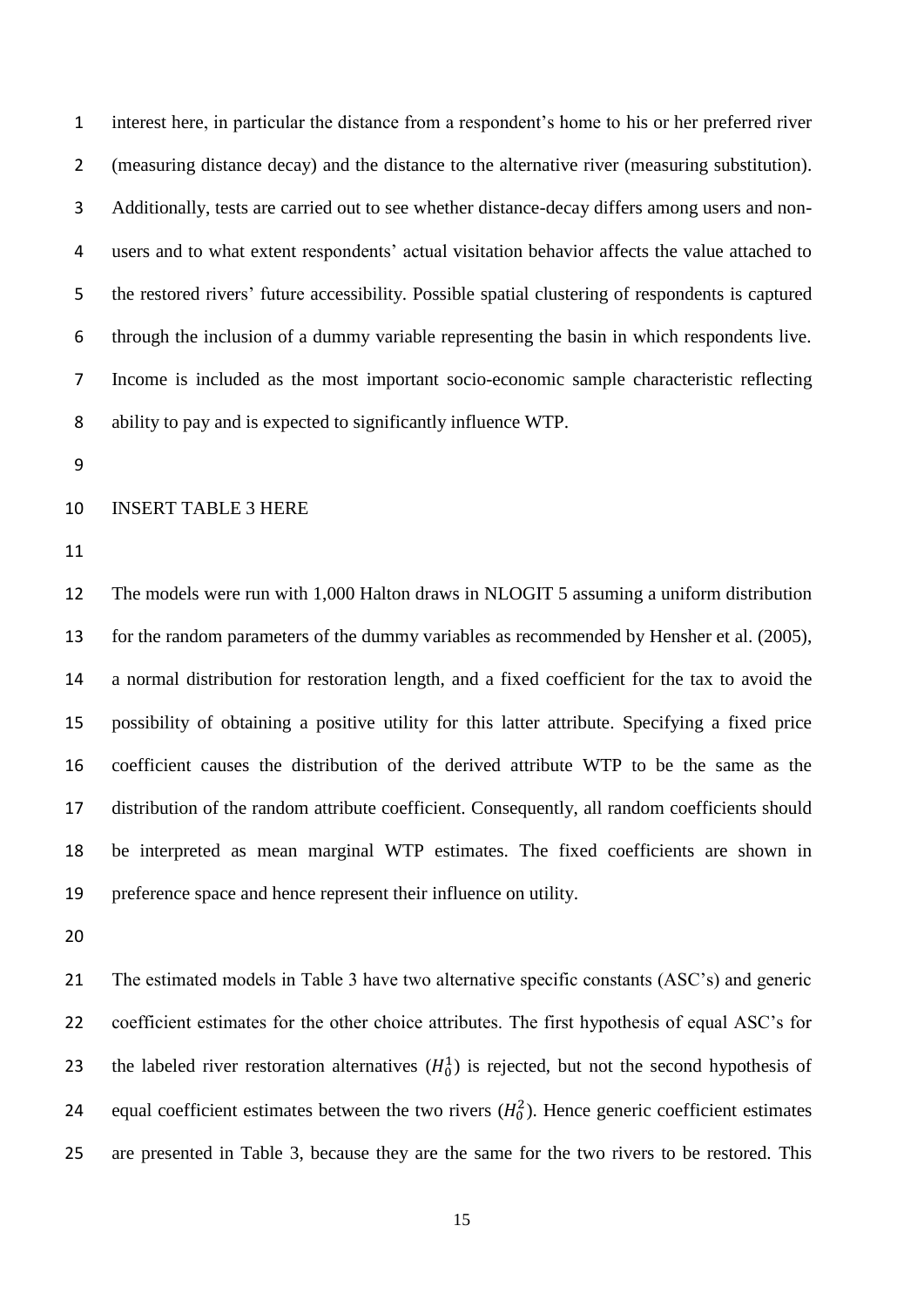implies that the restoration characteristics encapsulated in the choice attributes are valued in 2 the same way by the public across the two rivers and are hence transferable, but the rivers have a distinct non-transferable value in themselves, captured by the ASC's. The ASC for Leie is, as expected, significantly higher than the ASC for Oude Kale. The Wald test results for the first and second hypothesis are presented in Table 4.

#### INSERT TABLE 4 HERE

 All estimates have the expected signs. There is a positive demand for river restoration compared to the status quo (positive ASC's), and similarly minor and major restoration along longer stretches of river are preferred to no restoration. The latter results suggest sensitivity to scope (Hanley et al., 2001). Also the proposed increases in water quality from moderate to good and very good status and species richness from low to moderate and high species richness are valued positively. However, the differences between the attribute levels are not statistically significant. Finally, if access is denied or annual water taxes are increased utility decreases.

 The ECRPL model including the relevant covariates is presented in Table 3 on the right-hand side. All of the estimates again have the expected signs, but their size is almost always systematically lower compared to the first model including the attributes only, except for the ASCs and accessibility, which are insignificant due to their interactions with the introduced covariates. These interactions are used to test the next set of hypotheses. As expected, disposable household income has a significant positive effect on choice behavior. Having a higher income level increases the probability of WTP for river restoration. The same applies to respondents' use intensity of the rivers: the more often someone visits, the more likely he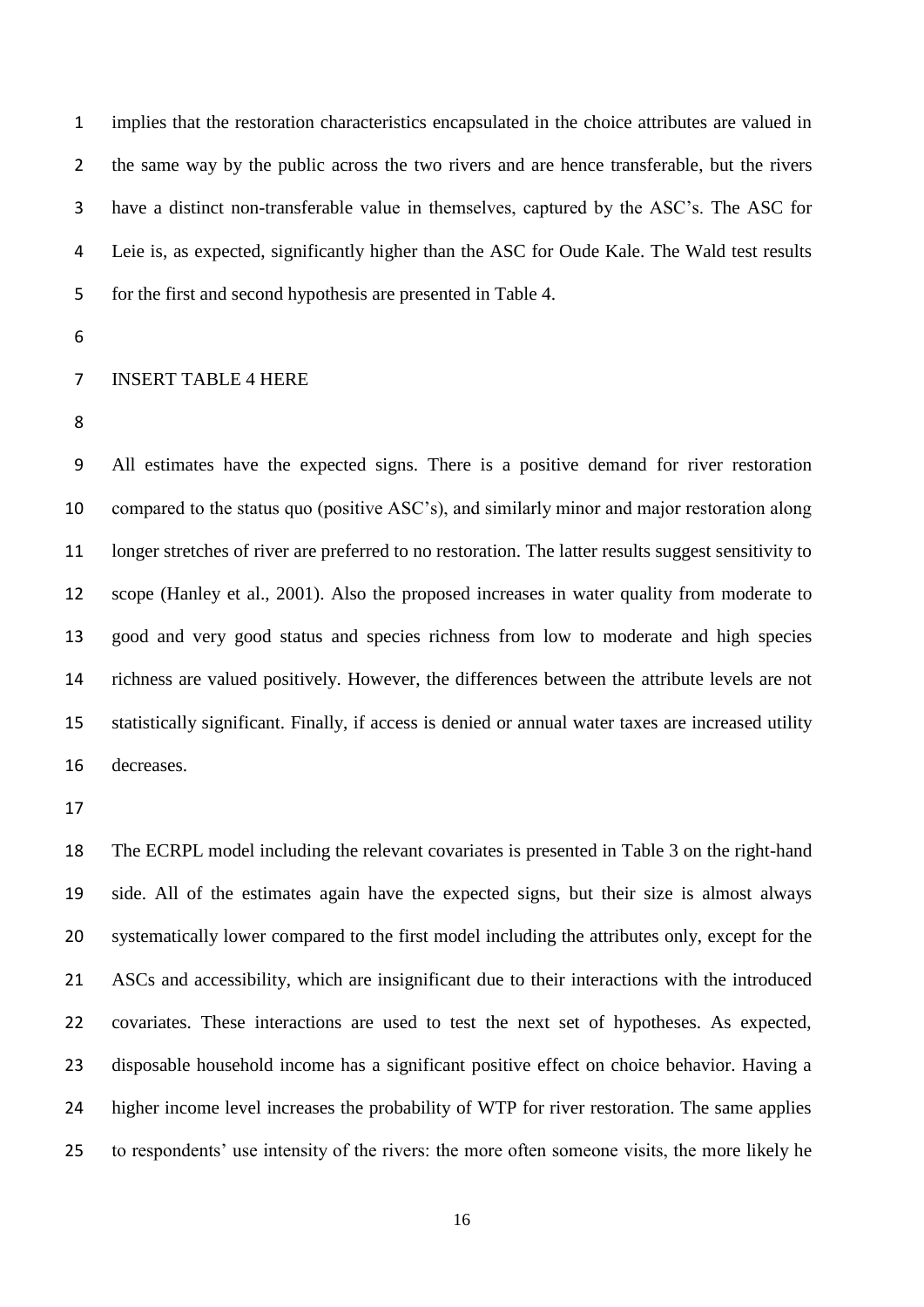or she is in favor of river restoration. More frequent visitors dislike restoration alternatives which would not allow them to visit anymore in the future. No evidence of spatial clustering can be detected in the estimated model: respondents living in the Lys basin do not value river restoration significantly different from respondents living in the basin of the Ghent canals.

 Turning to the last set of hypotheses, the distance from a respondent's home to his or her preferred river to be restored (ASC\*distance) exhibits the expected negative sign, but fails to reach significance. Different functional forms were tested, but the logarithmic transformation of the distance variable presented in Table 3 was found to provide the best statistical fit compared to a linear or quadratic distance based on the Likelihood Ratio test. The third hypothesis of equal distance-decay functions for both rivers in an alternative specific choice 12 model for each river  $(H_0^3)$  cannot be rejected using the Wald test. A significant positive coefficient estimate was found for the logarithmic distance variable to the other river (ASC\*substitution). This implies that the further the respondents live from the Leie (Oude Kale), the more likely they are to choose the alternative in which Oude Kale (Leie) is restored, indicating that they are substitutes. No significant difference can be found between the coefficient estimates when the models are estimated separately for Leie or Kale, meaning that we are not able to reject the fourth hypothesis of alternative specific substitution effects 19  $(H_0^4)$ .

 The fifth and final hypothesis cannot be rejected. An insignificant generic distance decay effect is found when examining the influence of visiting frequency on the distance respondents live from their preferred river. Hence, it is concluded that distance decay does not differ between users and non-users.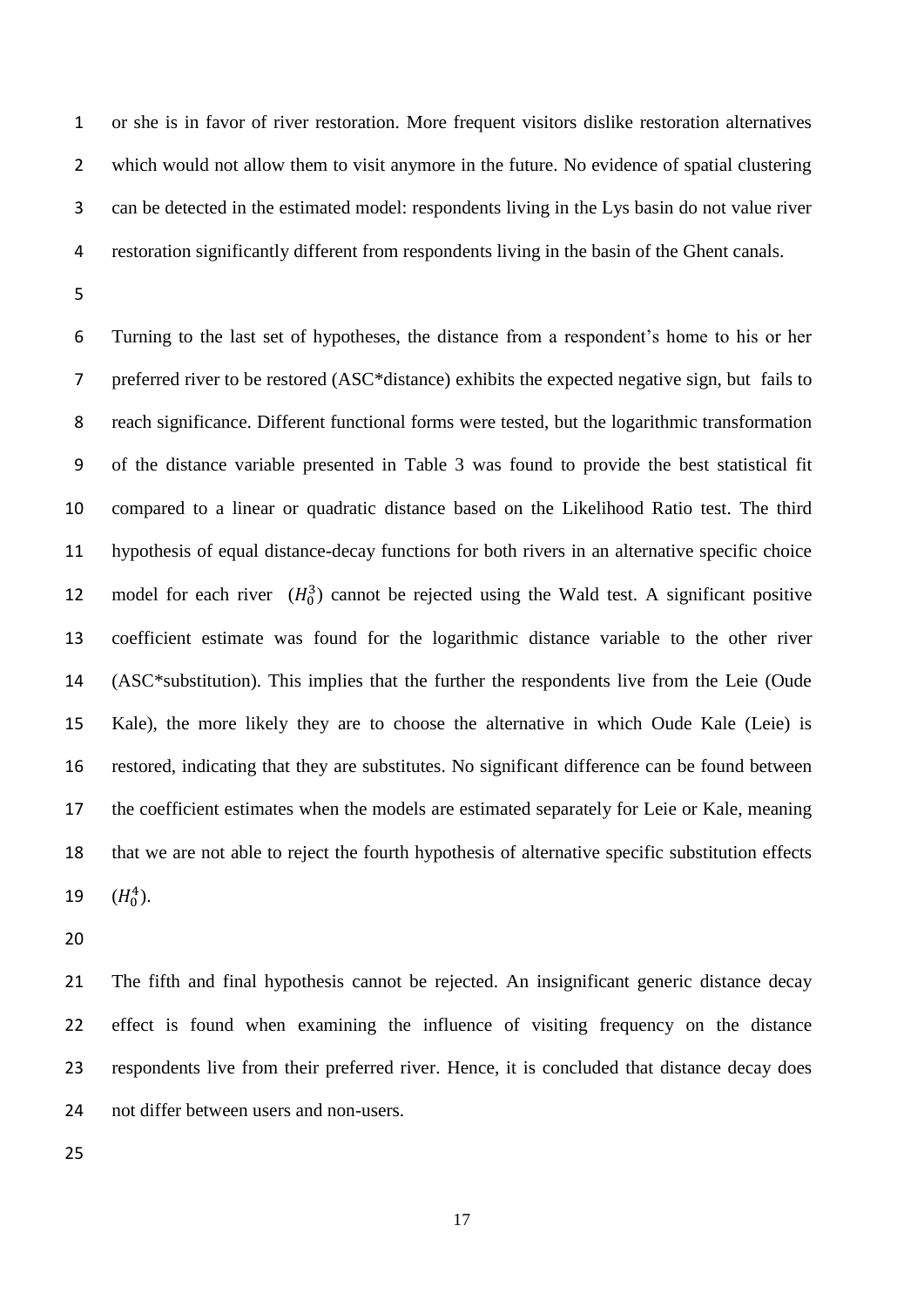#### **4.3. Consumer surplus estimates and transfer errors**

 Consumer surplus (CS) estimates are calculated using the Krinsky and Robb (1986) bootstrapping procedure with 10,000 draws. In order to test the impact of accounting for the effects of distance decay and substitution, we present here the mean CS values and transfer errors for 4 different restoration scenario's based on Model 1 and Model 2. The latter model specification includes the covariates and hence captures the effects of individual-specific characteristics on total WTP, including spatial heterogeneity and substitution effects. The scenarios are defined in Table 5 and the results in Table 6. Scenarios 1 and 3 and 2 and 4 respectively represent a minor and major restoration with associated changes in water quality from moderate to good and very good levels and species richness from low to moderate and high. Public access is guaranteed in Scenarios 1 and 2, but restricted in Scenarios 3 and 4. All scenarios involve restoration works over a length of 5 km. In view of the fact that the accessibility coefficient is not significant in model 2, the results of scenario's 1 and 3 and 2 and 4 are identical.

#### INSERT TABLE 5 HERE

#### INSERT TABLE 6 HERE

 The presented CS estimates in Table 6 seem reasonable given the average amount of water 20 taxes paid by households in Belgium, i.e. about  $\epsilon$ 150 per year. Mean CS is slightly higher for model 1 in the scenarios without access. Mean CS is slightly higher for model 2 in the scenarios with access due to the insignificant accessibility coefficient. Using the attributes only model, the CS varies between 138 and 196 euros per household per year. The values generated based on the second model are between 156 and 185 euros per household per year.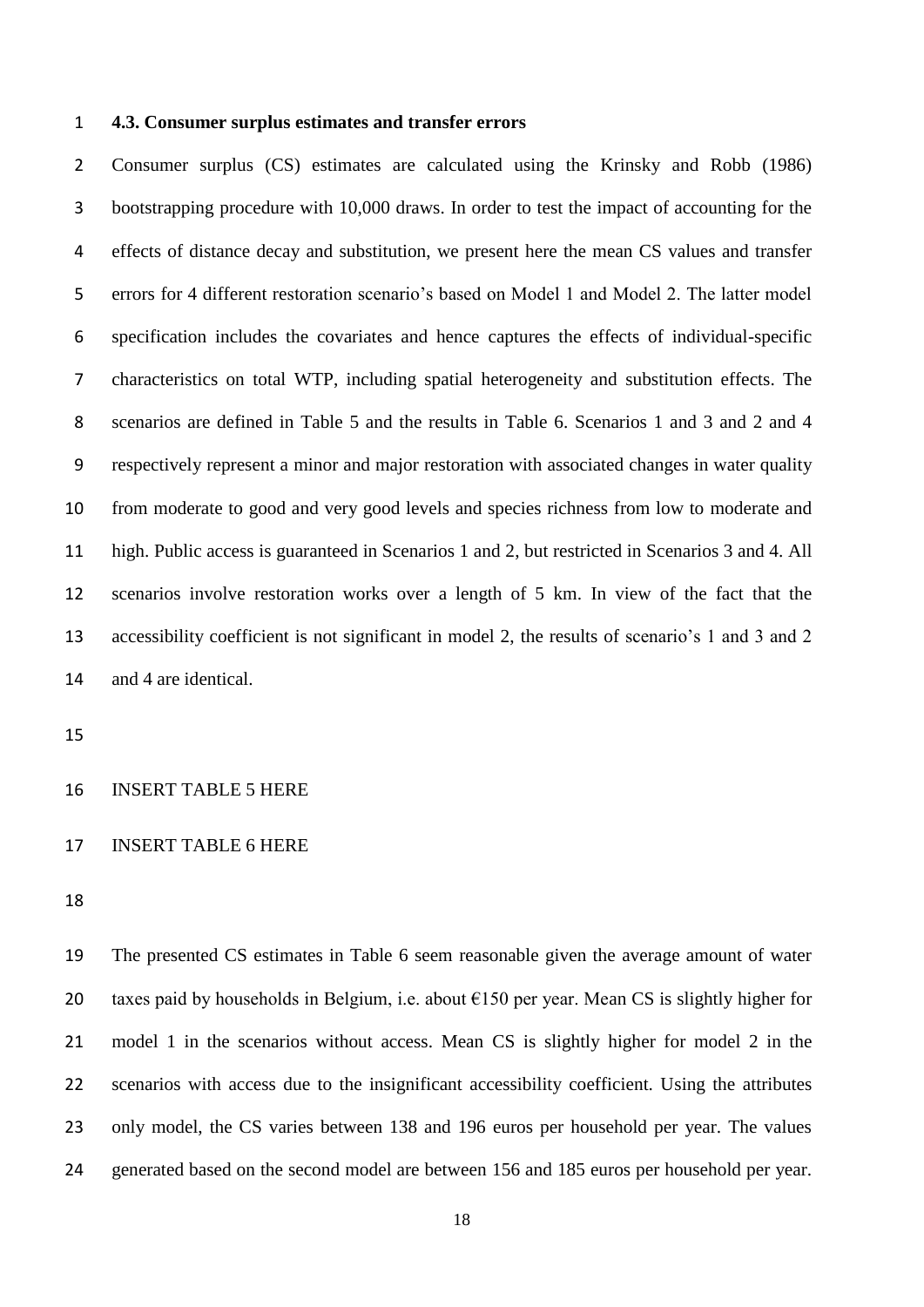This is equivalent to about 0.6% to 0.8% of the sample's average disposable annual household income. The transfer errors are calculated based on the procedure presented in Bateman et al. (2011). Transfer errors are furthermore calculated for both transfer directions, i.e. from Oude Kale to Leie and the other way around from Leie to Oude Kale. The results in Table 6 show that taking the effects of substitution into account decreases the relative transfer error irrespective of the transfer direction. As a result of the non-significance of the observed differences, the transfer errors are at the lower end of what has been reported in the literature but are not uncommon for water valuation studies (e.g. Martin-Ortega et al. (2012)). As expected, the consumer surplus is highest for Leie, suggesting that policy makers best prioritize their restoration efforts there. Restoration of the Leie is expected to provide substantially more benefits as it is longer than the Oude Kale and passes more cities on its way such as Gent, Deinze, Waregem and Kortrijk. The Oude Kale is a relatively smaller river in a rural area near Gent where less people are expected to benefit from the proposed restoration efforts.

**4.4. Comparison with the existing literature**

 Seeing that this paper takes a similar approach to the one presented in Schaafsma et al. (2013), we outline here the main insights than can be derived from comparing the results. The main differences in the design of the research and the results are the following: (1) we investigate sites that mainly serve as scenic routes whereas Schaafsma et al. (2013) compare choice behavior for sites offering different types of water-based recreation opportunities; (2) we are mostly interested in transferability, whereas in their case study the emphasis was on the effects of distance-decay on WTP; (3) generic coefficients for all attributes were obtained here, whereas Schaafsma et al. (2013) find alternative-specific values for some of the attributes; (4) no evidence of distance decay or dependence of distance decay on being a user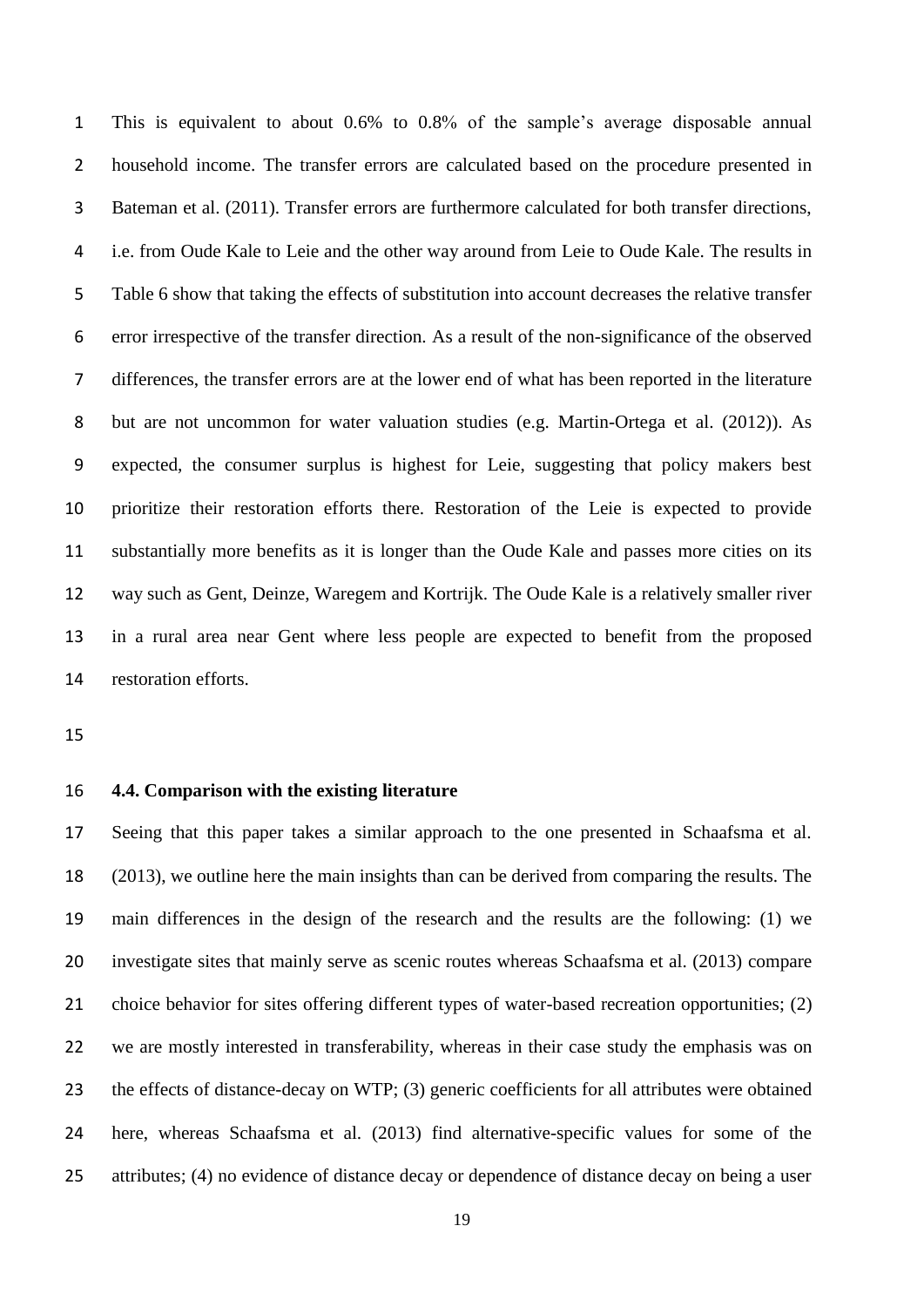or non-user was found in our study whereas they do find site-specific distance decay effects 2 and different distance decay effects for users and non-users in 2 out of the 3 alternatives; (5) substitution effects are captured explicitly in our design whereas in their case substitution effects were modelled ex-post as the distance to the nearest neighboring water body providing similar services; (6) our approach incorporates random parameters whereas in their case study the attribute coefficients seem to have been fixed. From the comparison it can be concluded that the lack of variation in the attributes, distance-decay and related user effects can be explained in our case study by the similar amenities provided by the sites under investigation. Finally, although a straightforward comparison of WTP values is not possible, 10 the order of magnitude of the WTP estimates  $(\text{\textsterling}100\text{-}200)$  per household per year) is remarkably similar.

#### **5. Conclusions**

 In this paper, public preferences for the restoration of two rivers, "Oude Kale" and "Leie", were investigated applying a novel labelled choice experiment design. Both rivers are situated in the Flemish region of Belgium and are mostly enjoyed by local residents for recreational activities such as walking or biking. In view of the fact that the two rivers are not located that far away from each other, substitution was deemed to be an issue here when deciding which one of the two to restore. Although substitution and distance decay effects are interdependent, they are rarely addressed at the same time in the stated preference literature, let alone that their effect on the transferability of river restoration benefits are accounted for. The labeled discrete choice experiment was set up in such a way that it allowed us to investigate explicitly the public's preferences for changes in one of the two river systems' hydromorphology, and associated changes in their water quality, species richness, and accessibility. In addition, the length of river restoration was varied and local residents were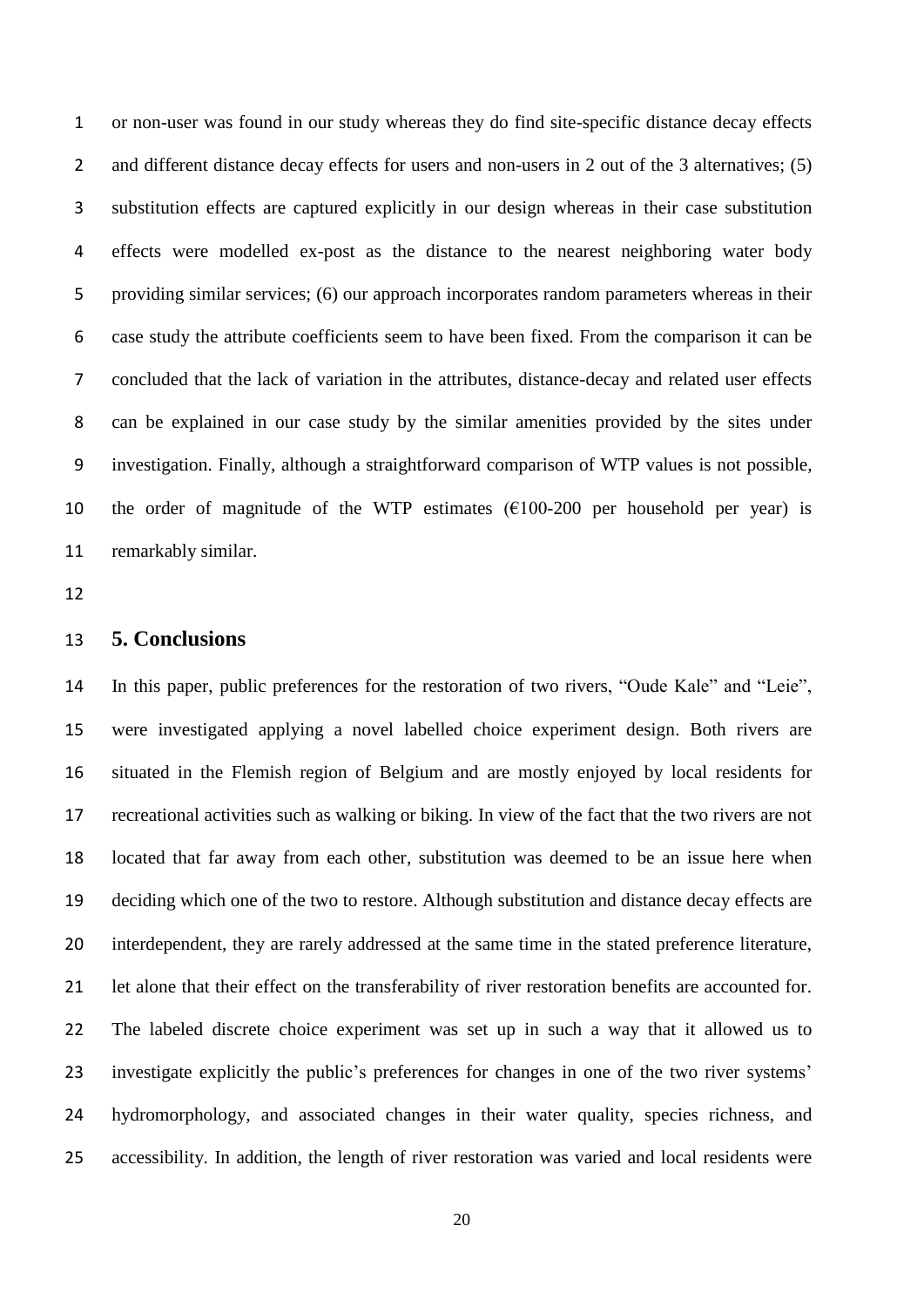asked to trade-off the presented river restoration benefits against raising additional water taxes. The estimated error component random parameters logit models aimed at finding out to what extent restoration benefits are river specific, affecting their transferability, and public preferences are influenced by distance decay, substitution, and past visiting frequency. The rivers have a distinct value of their own, which is not directly transferable. Given limited governmental budgets, most benefits accrue by prioritizing spending towards restoration of the river Leie. The preference parameters associated with the river restoration characteristics are despite the rivers' differences in size and navigability the same, most likely due to the similar ecosystem services provided by the two rivers to visitors. This is good news for the practical application of the estimated benefits associated with river restoration across different rivers in the context of the European Water Framework Directive, but we still observe increasing transfer errors if spatial preference heterogeneity measured through distance decay and substitution effects are omitted from the value transfer function. More research is needed to test to what extent the findings reported here also apply to international transfer of restoration benefits.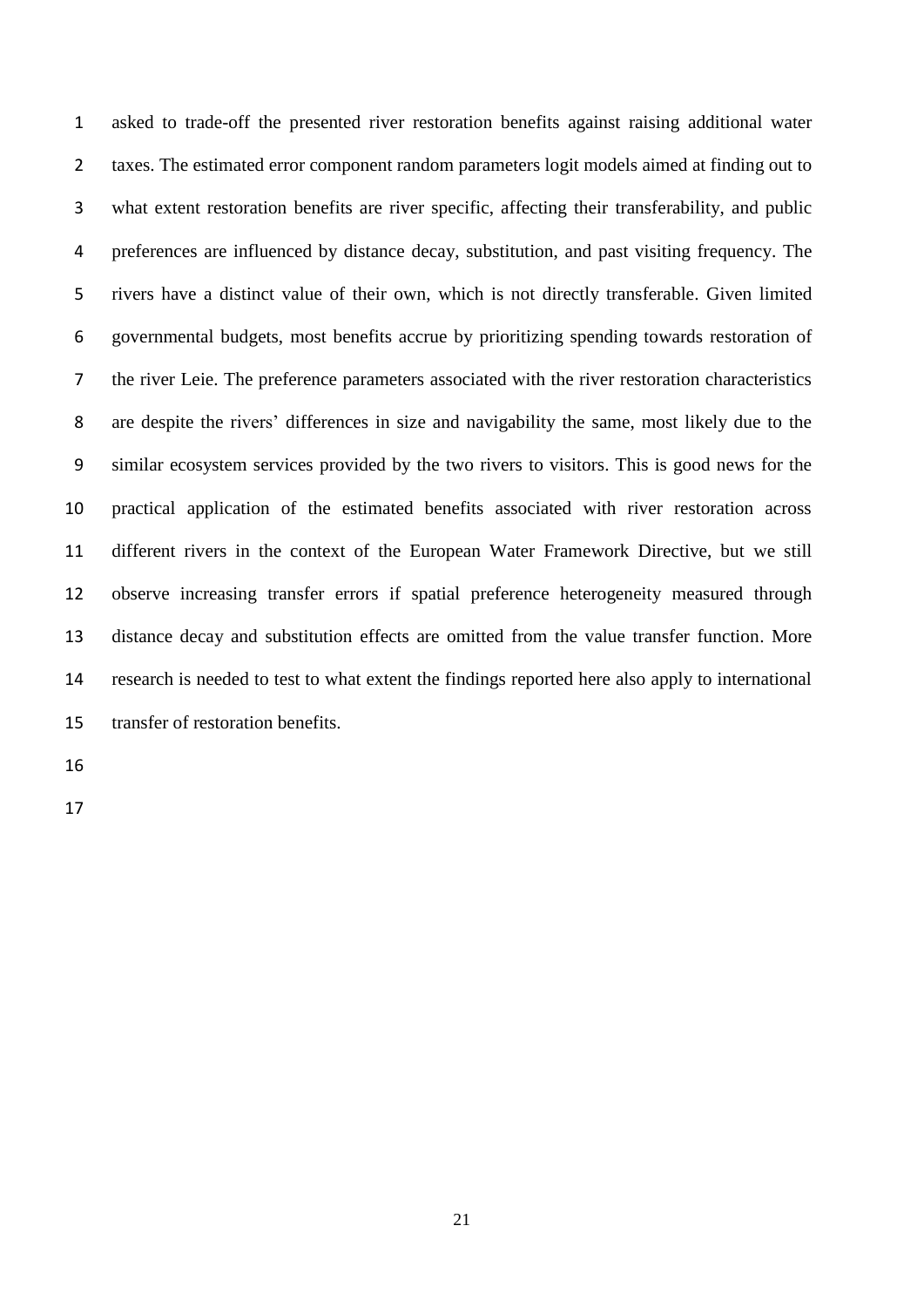# **Acknowledgements**

2 Sebastien Lizin would like to thank the Research Foundation Flanders (FWO) for funding his postdoctoral mandate with grant number 12G5415N and the Institute for Environmental Studies, Vrije Universiteit Amsterdam for hosting him while working on this paper. Roy Brouwer gratefully acknowledges the support received from the Swiss Federal Institute for Aquatic Science and Technology (Eawag) in Zürich.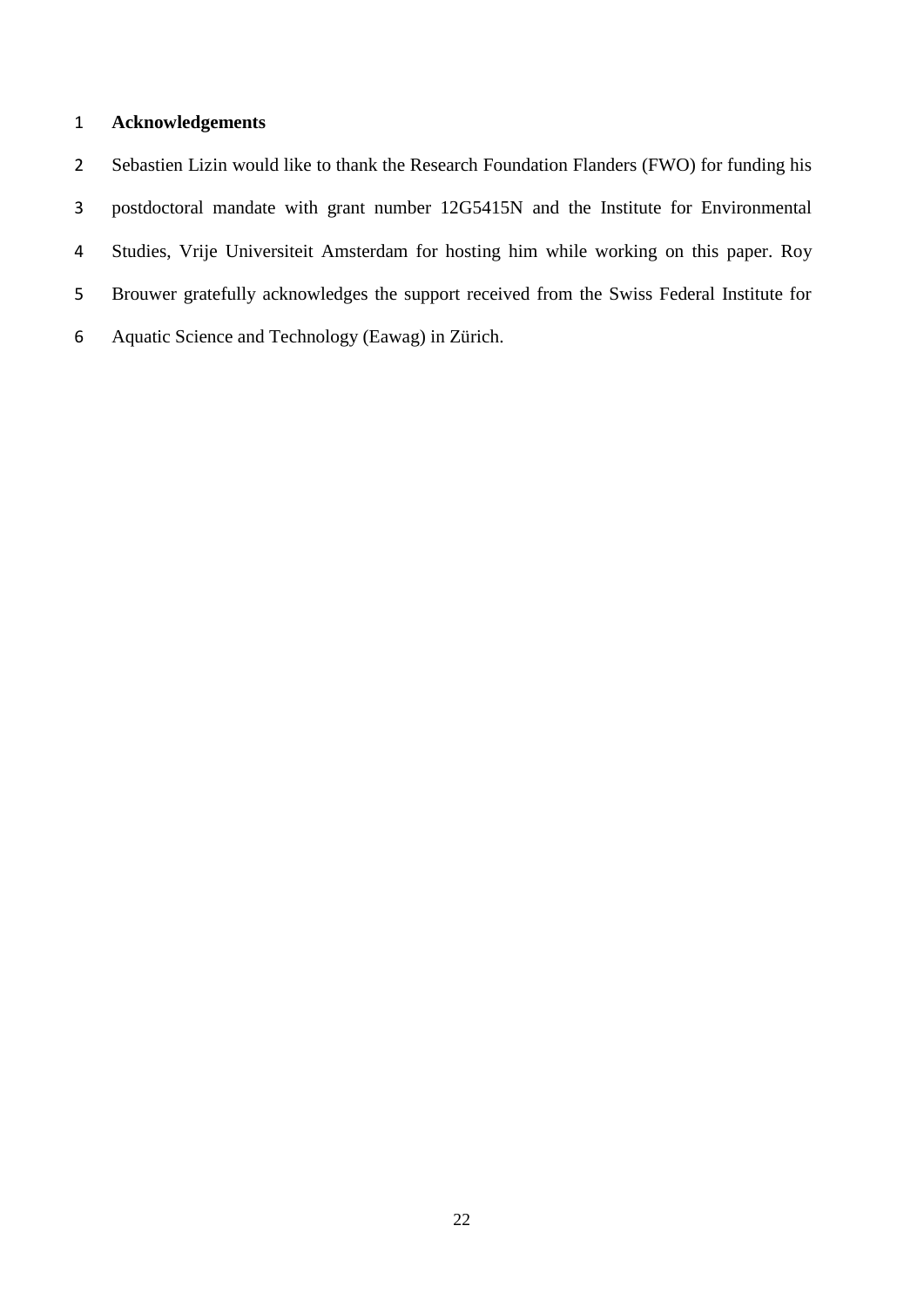# **References**

- Bateman, I. J., Brouwer, R., Ferrini, S., Schaafsma, M., Barton, D. N., Dubgaard, A., Hasler,
- B., Hime, S., Liekens, I., Navrud, S., De Nocker, L., Ščeponavičiūtė, R. and Semėnienė, D.
- (2011). "Making Benefit Transfers Work: Deriving and Testing Principles for Value
- Transfers for Similar and Dissimilar Sites Using a Case Study of the Non-Market Benefits of
- Water Quality Improvements Across Europe." Environmental and Resource Economics
- **50**(3): 365-387.
- 8 Ben-Akiva, M. and Lerman, S. (1985). Discrete Choice Analysis: Theory and Application to Travel Demand. Camebrigde, Massachussets, MIT press.
- Bliem, M., Getzner, M. and Rodiga-Lassnig, P. (2012). "Temporal stability of individual preferences for river restoration in Austria using a choice experiment." Journal of Environmental Management **103**: 65-73.
- Brouwer, R. (2008). "The potential role of stated preference methods in the Water Framework Directive to assess disproportionate costs." Journal of Environmental Planning
- and Management **51**(5): 597-614.
- Brouwer, R. (2011). "A mixed approach to payment certainty calibration in discrete choice welfare estimation." Applied Economics **43**(17): 2129-2142.
- Brouwer, R., Bliem, M., Getzner, M., Kerekes, S., Milton, S., Palarie, T., Szerényi, Z., Vadineanu, A. and Wagtendonk, A. (2016). "Valuation and transferability of the non-market benefits of river restoration in the Danube river basin using a choice experiment." Ecological Engineering **87**: 20-29.
- Brouwer, R., Martin-Ortega, J. and Berbel, J. (2010). "Spatial Preference Heterogeneity: A Choice Experiment." Land Economics **86**(3): 552-568.
- Brouwer, R., Martin-Ortega, J., Dekker, T., Sardonini, L., Andreu, J., Kontogianni, A.,
- Skourtos, M., Raggi, M., Viaggi, D., Pulido-Velazquez, M., Rolfe, J. and Windle, J. (2015). "Improving value transfer through socio-economic adjustments in a multicountry choice experiment of water conservation alternatives." Australian Journal of Agricultural and Resource Economics **59**(3): 458-478.
- Brouwer, R. and Navrud, S. (2015). The Use and Development of Benefit Transfer in Europe.
- Benefit Transfer of Environmental and Resource Values: A Guide for Researchers and Practitioners. J. R. Johnston, J. Rolfe, S. R. Rosenberger and R. Brouwer. Dordrecht, Springer Netherlands**:** 71-83.
- Colombo, S. and Hanley, N. (2008). "How can we reduce the errors from benefits transfer? An investigation using the choice experiment method." Land Economics **84**(1): 128-147.
- Del Saz-Salazar, S., Hernandez-Sancho, F. and Sala-Garrido, R. (2009). "The social benefits of restoring water quality in the context of the Water Framework Directive: A comparison of willingness to pay and willingness to accept." Science of the Total Environment **407**(16): 4574-4583.
- Dziegielewska, D. A. and Mendelsohn, R. (2007). "Does "No" mean "No"? A protest methodology." Environmental & Resource Economics **38**(1): 71-87.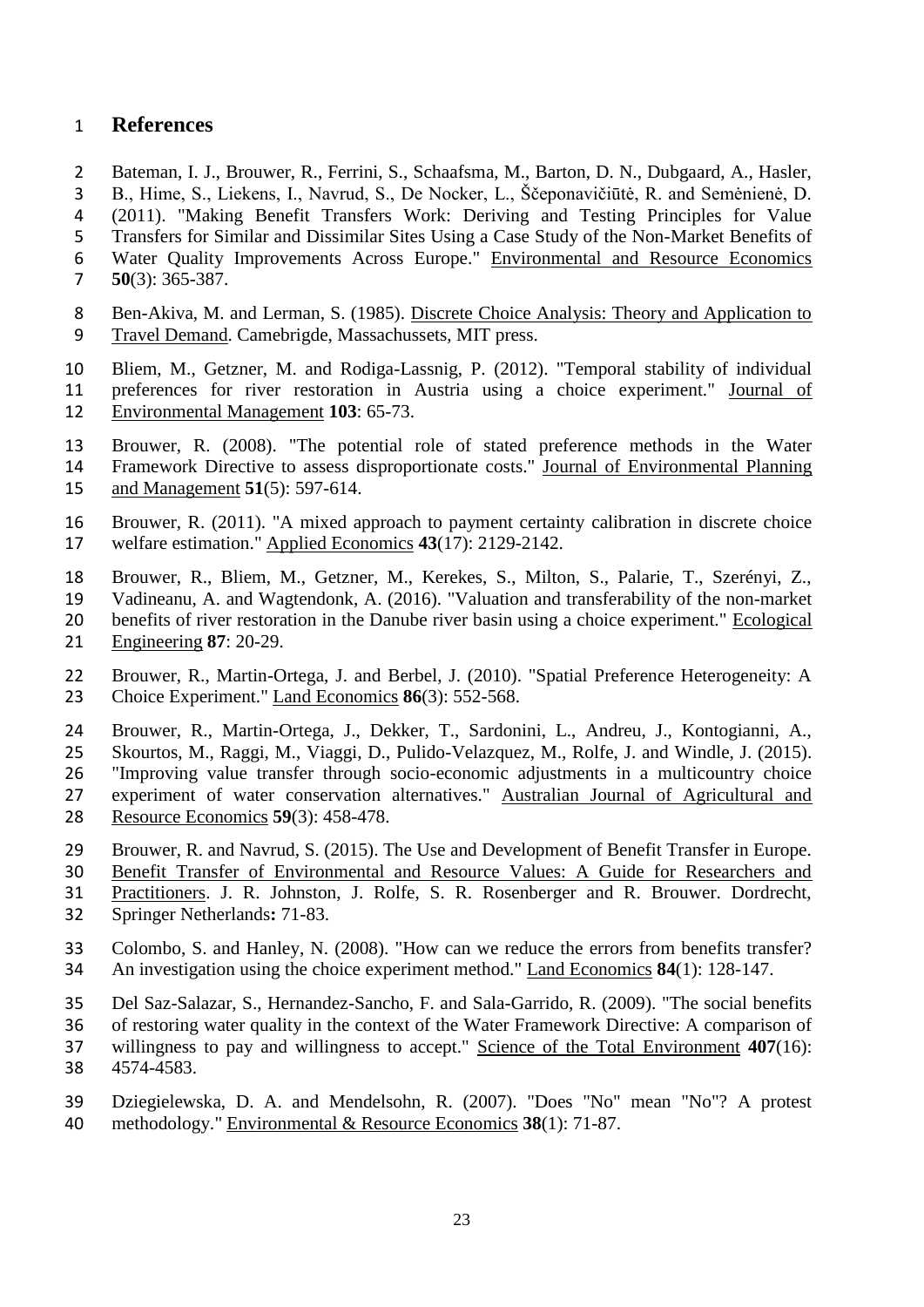- Ferrini, S., Schaafsma, M. and Bateman, I. (2014). "Revealed and stated preference valuation
- and transfer: A within-sample comparison of water quality improvement values." Water
- Resources Research **50**(6): 4746-4759.
- Hanley, N., Mourato, S. and Wright, R. (2001). "Choice Modelling Approaches: A Superior Alternative for Environmental Valuatioin?" Journal of Economic Surveys **15**(3): 435-462.
- Hanley, N., Wright, R. E. and Alvarez-Farizo, B. (2006). "Estimating the economic value of improvements in river ecology using choice experiments: an application to the water framework directive." Journal of environmental management **78**(2): 183-193.
- Hensher, D., Rose, J. and Greene, W. (2005). Applied Choice Analysis: A Primer. Camebridge, Cambridge University Press.
- Jiang, Y., Swallow, S. K. and McGonagle, M. P. (2005). "Context-sensitive benefit transfer using stated choice models: Specification and convergent validity for policy analysis." Environmental & Resource Economics **31**(4): 477-499.
- Johnston, R. (2007). "Choice experiments, site similarity and benefits transfer." Environmental & Resource Economics **38**(3): 331-351.
- Jørgensen , S., Olsen, S. B., Ladenburg, J., Martinsen, L., Svenningsen, S. and Hasler, B.
- (2013). "Spatially induced disparities in users' and non-users' WTP for water quality
- improvements-Testing the effect of multiple substitutes and distance decay." Ecological
- Economics **92**: 58-66.
- Kataria, M., Bateman, I., Christensen, T., Dubgaard, A., Hasler, B., Hime, S., Ladenburg, J.,
- Levin, G., Martinsen, L. and Nissen, C. (2012). "Scenario realism and welfare estimates in choice experiments - A non-market valuation study on the European water framework directive." Journal of Environmental Management **94**(1): 25-33.
- Krinsky, I. and Robb, A. (1986). "On approximating the statistical properties of elasticities." The Review of Economics and Statistics **68**(4): 715-719.
- Liekens, I., Schaafsma, M., De Nocker, L., Broekx, S., Staes, J., Aertsens, J. and Brouwer, R. (2013). "Developing a value function for nature development and land use policy in Flanders, Belgium." Land Use Policy **30**(1): 549-559.
- Loomis, J., Kent, P., Strange, L., Fausch, K. and Covich, A. (2000). "Measuring the total economic value of restoring ecosystem services in an impaired river basin: results from a contingent valuation survey." Ecological Economics **33**(1): 103-117.
- Martin-Ortega, J., Brouwer, R., Ojea, E. and Berbel, J. (2012). "Benefit transfer and spatial
- heterogeneity of preferences for water quality improvements." Journal of Environmental Management **106**: 22-29.
- Metcalfe, P., Baker, W., Andrews, K., Atkinson, G., Bateman, I., Butler, S., Carson, R., East,
- J., Gueron, Y., Sheldon, R. and Train, K. (2012). "An assessment of the nonmarket benefits of the Water Framework Directive for households in England and Wales." Water Resources
- Research **48**: 1-18.
- Meyerhoff, J., Boeri, M. and Hartje, V. (2014). "The value of water quality improvements in
- the region Berlin–Brandenburg as a function of distance and state residency." Water
- Resources and Economics **5**: 49-66.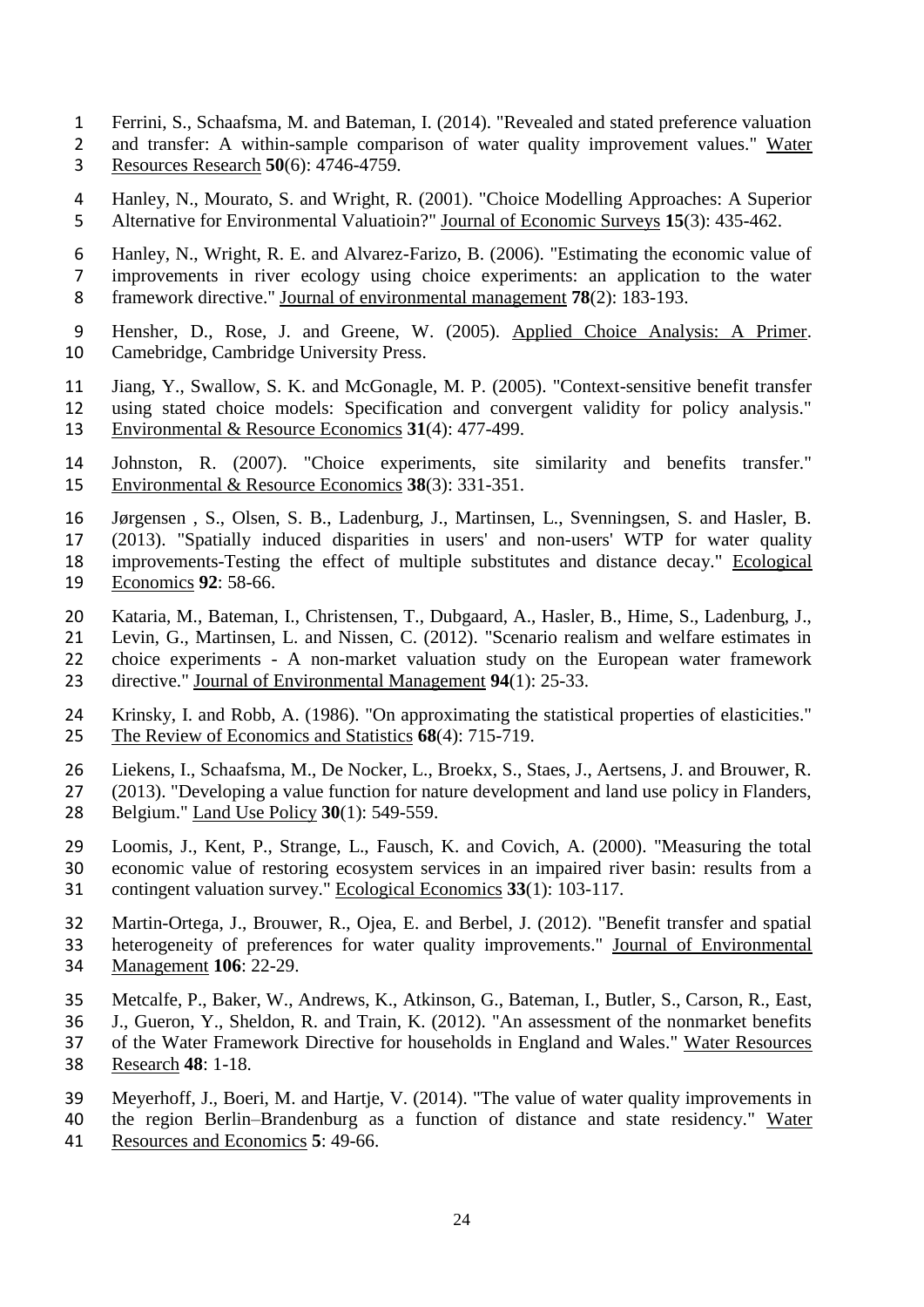- Scarpa, R., Ferrini, S. and Willis, K. (2005). Performance of Error Component Models for
- Status-Quo Effects in Choice Experiments. Applications of Simulation Methods in
- Environmental and Resource Economics. R. Scarpa and A. Alberini, Springer Netherlands. **6:**
- 247-273.
- Scarpa, R., Thiene, M. and Train, K. (2008). "Utility in willingness to pay space: a tool to address confounding random scale effects in destination choice to the Alps." American Journal of Agricultural Economics **90**(4): 994-1010.
- 
- Schaafsma, M., Brouwer, R., Gilbert, A., van den Bergh, J. and Wagtendonk, A. (2013).
- "Estimation of distance-decay functions to account for substitution and spatial heterogeneity in stated preference research." Land Economics **89**(3): 514-537.
- Schaafsma, M., Brouwer, R., Liekens, I. and De Nocker, L. (2014). "Temporal stability of preferences and willingness to pay for natural areas in choice experiments: A test-retest."
- Resource and Energy Economics **38**: 243-260.
- Schaafsma, M., Brouwer, R. and Rose, J. (2012). "Directional heterogeneity in WTP models for environmental valuation." Ecological Economics **79**: 21-31.
- Train, K. (2003). Discrete choice methods with simulation. Cambrigde, Cambridge University Press.
- Vlaamse milieumaatschappij afdeling water (2005). "De Oude Kale: Naar een ecologisch herstel van waterloop en vallei." Brussels**:** p1-23.
- 
- 
-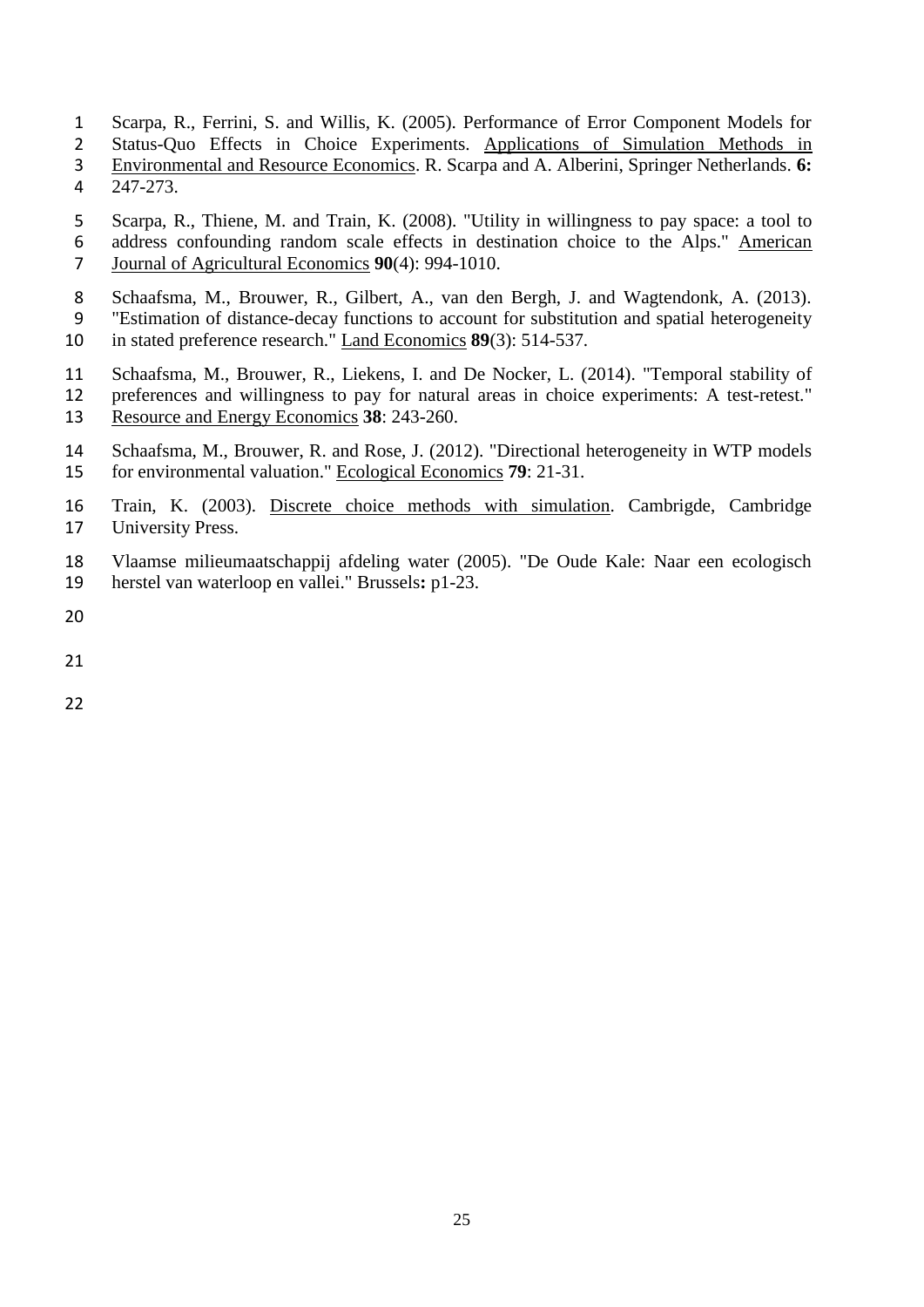# 1 **TABLES**

| $\overline{2}$ |  |  |  |  |  |  | Table 1: Design of the discrete choice experiment |  |
|----------------|--|--|--|--|--|--|---------------------------------------------------|--|
|----------------|--|--|--|--|--|--|---------------------------------------------------|--|

| <b>Attribute</b>                       | <b>Improvement levels</b>           | Status quo     |
|----------------------------------------|-------------------------------------|----------------|
| Restoration                            | Minor, major                        | None           |
| Length                                 | 5, 10, 20 km                        | $0 \text{ km}$ |
| Water quality impact                   | Good, very good                     | Moderate       |
| Species richness                       | Moderate, high                      | Low            |
| Accessibility                          | Yes, no                             | No access      |
| Increase in household annual water tax | $\epsilon$ 10, 25, 50, 75, 125, 200 | $\epsilon$ 0   |

3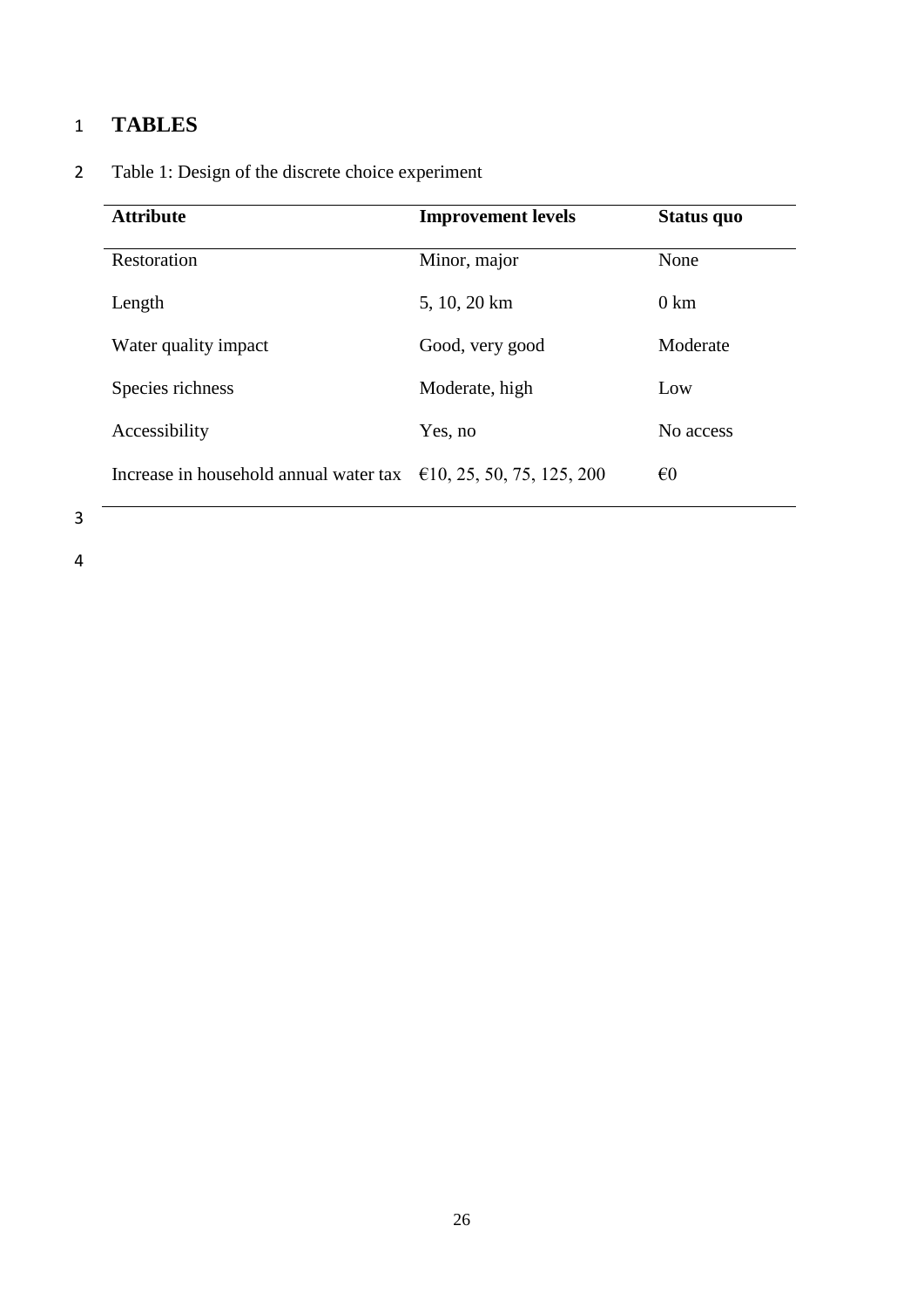1 Table 2: Descriptive statistics of the sample characteristics

|                              |                          | <b>Sample</b> |                   |
|------------------------------|--------------------------|---------------|-------------------|
| <b>Descriptive statistic</b> | <b>Share</b>             | $(n=264)$     | <b>Population</b> |
| Gender                       | Male                     | 52%           | 49%               |
|                              | Female                   | 48%           | 51%               |
| Age groups                   | 18 - 29 years            | 12%           | 22%               |
|                              | 30 - 64 years            | 72%           | 57%               |
|                              | $\geq 65$ years          | 16%           | 21%               |
| Household size               | Single person            | 14%           | 12%               |
|                              | $\geq$ 2 persons         | 86%           | 88%               |
| <b>Education levels</b>      | Elementary school        | 8%            | 39%               |
|                              | Secondary school         | 47%           | 34%               |
|                              | Higher education         | 45%           | 27%               |
| Net household income levels  | $<$ $\epsilon$ 750/month | 3%            | 19%               |
|                              | €750 - 1499              | 19%           | 33%               |
|                              | €1500 - 2499             | 42%           | 21%               |
|                              | €2500 - 2999             | $8\%$         | 10%               |
|                              | €3000 - 3999             | 19%           | 7%                |
|                              | ≥ €4000/month            | 9%            | 10%               |
| Environmental organization   | Member                   | 18%           | 8%                |

2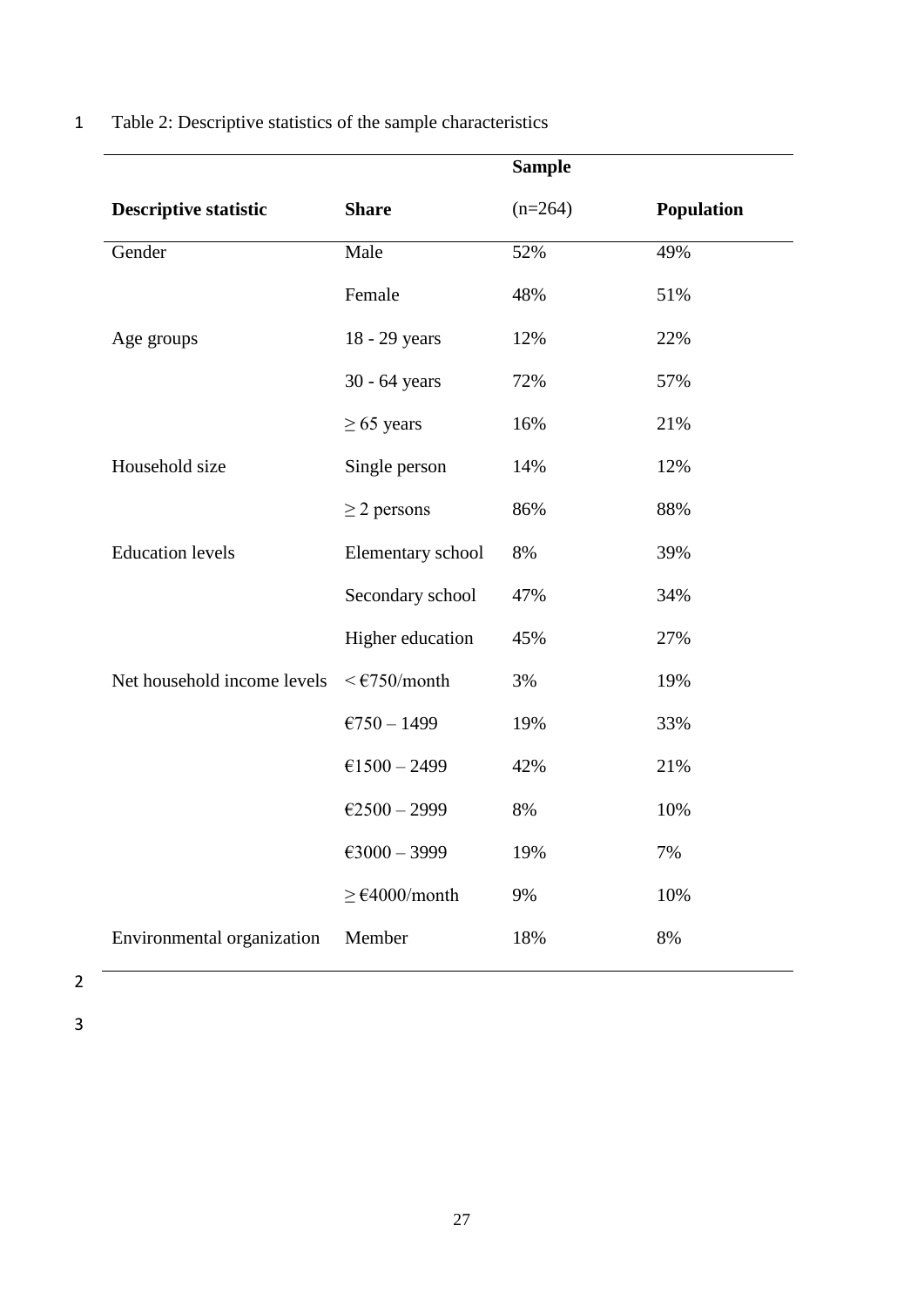| Table 3: Estimated ECRPL models |  |
|---------------------------------|--|
|---------------------------------|--|

|                                        | Model 1: attributes only |                       | <b>Model 2: including covariates</b> |                       |
|----------------------------------------|--------------------------|-----------------------|--------------------------------------|-----------------------|
| <b>Attributes</b>                      | Coeff. (st. err.)        | St. Dev. (st. err.)   | Coeff. (st. err.)                    | St. Dev. (st. err.)   |
| $ASC_{\text{Oude Kale}}$               | $0.687**$ $(0.344)$      |                       | 0.743(0.924)                         |                       |
| ASCLeie                                | $1.242***(0.346)$        |                       | 0.483(0.928)                         |                       |
| Minor change                           | $30.125***(11.054)$      | 11.259 (193.235)      | $30.063***(10.749)$                  | 9.786 (187.045)       |
| Major change                           | 44.866*** (10.692)       | 0.352(801.121)        | $43.451***(10.402)$                  | 2.713 (513.478)       |
| Good water quality                     | $66.407***$ (12.746)     | 0.811(966.789)        | $64.791***$ (12.238)                 | 1.630(575.359)        |
| Very good water quality                | $70.444***$ (12.607)     | 4.637 (397.152)       | $68.474***$ (12.450)                 | 5.549 (336.769)       |
| Moderate species richness              | $50.107***(11.875)$      | $86.812***$ (33.674)  | $50.473***(11.421)$                  | 86.934*** (30.583)    |
| High species richness                  | 64.884*** (13.309)       | $106.054***$ (28.276) | $62.558***(12.792)$                  | $101.508***$ (28.632) |
| No access                              | $-20.943**$ (9.334)      | 40.093 (47.684)       | $-12.279(10.334)$                    | 45.023 (42.895)       |
| Length                                 | $1.436**$ (0.678)        | 2.147(1.869)          | $1.278*(0.688)$                      | $3.108**$ (1.421)     |
| Increase water tax                     | $-0.143***(0.000)$       |                       | $-0.133***(0.000)$                   |                       |
| <b>Covariates</b>                      |                          |                       |                                      |                       |
| ASC*distance                           |                          |                       | $-0.003(0.114)$                      |                       |
| ASC*substitute river                   |                          |                       | $0.243**$ (0.110)                    |                       |
| ASC*distance*number of                 |                          |                       | $-0.004(0.003)$                      |                       |
| visits<br>ASC*number of visits         |                          |                       | $0.018***(0.006)$                    |                       |
| No access*number of                    |                          |                       | $-0.013**$ (0.006)                   |                       |
| visits                                 |                          |                       |                                      |                       |
| ASC <sup>*</sup> household income      |                          |                       | $0.0004*(0.0002)$                    |                       |
| $\overline{ASC}$ * living in Lys basin |                          |                       | $-0.156(0.506)$                      |                       |
| <b>Error component</b>                 |                          |                       |                                      |                       |
| $H_j$                                  | fixed                    | $228.287***$ (22.113) | fixed                                | 213.729*** (21.394)   |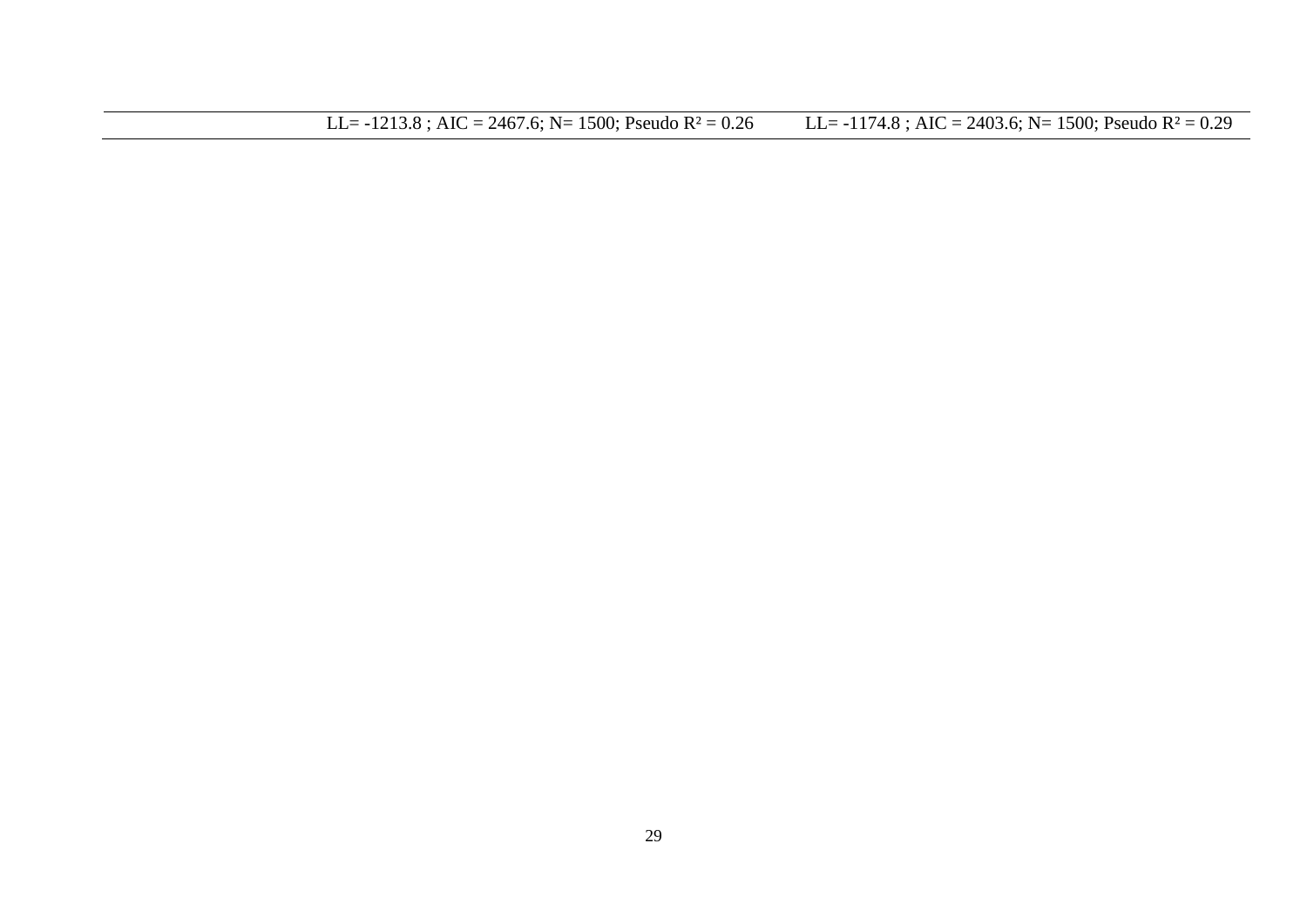- 1 Table 4: Wald test results testing the equality of coefficient estimates across the two labelled
- 2 river restoration alternatives

| Alternative specific attributes                         | Wald test statistic |
|---------------------------------------------------------|---------------------|
| <i>(Oude Kale versus Leie)</i>                          | (st. err.)          |
| <b>ASC</b>                                              | $-0.56***(0.07)$    |
| Minor river restoration                                 | $-0.27(0.35)$       |
| Major river restoration                                 | $-0.54(0.36)$       |
| <b>Restoration length</b>                               | $-0.41(0.38)$       |
| Good water quality status                               | $-0.06(0.35)$       |
| Very good water quality status                          | 0.53(0.37)          |
| Moderate species richness                               | 0.41(0.38)          |
| High species richness                                   | 0.35(0.28)          |
| Accessibility                                           | $-0.04(0.55)$       |
| Increase water tax                                      | 0.001(0.002)        |
| Note: ***, **, * = > Significance at 1%, 5%, 10% level. |                     |

3 Explanatory note: Based on estimation in preference space for the attributes only model. The same results are 4 found for the second model including the covariates.

5

6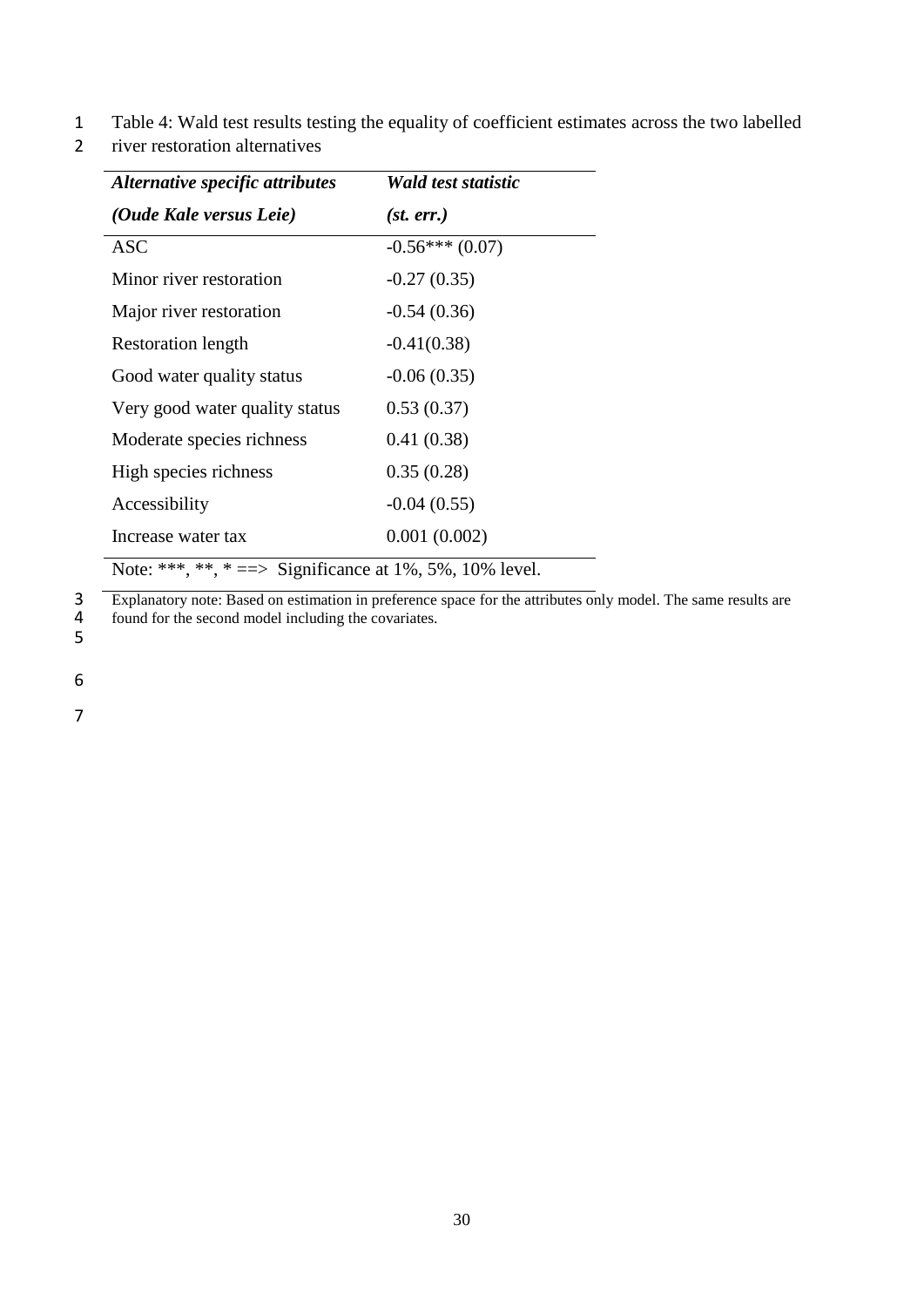| <b>Policy scenario</b> | <b>Restoration</b> | Length          | <b>Water quality</b> | <b>Species richness</b> | <b>Accessibility</b> |
|------------------------|--------------------|-----------------|----------------------|-------------------------|----------------------|
| Status quo             | N <sub>o</sub>     | $0 \text{ km}$  | Moderate             | Low                     | N <sub>o</sub>       |
|                        | Minor              | $5 \mathrm{km}$ | Good                 | Moderate                | Yes                  |
| $\overline{2}$         | Major              | $5 \mathrm{km}$ | Very good            | High                    | Yes                  |
| 3                      | Minor              | $5 \mathrm{km}$ | Good                 | Moderate                | N <sub>o</sub>       |
| $\overline{4}$         | Major              | $5 \mathrm{km}$ | Very good            | High                    | N <sub>o</sub>       |

# Table 5: Specification of the 4 restoration policy scenarios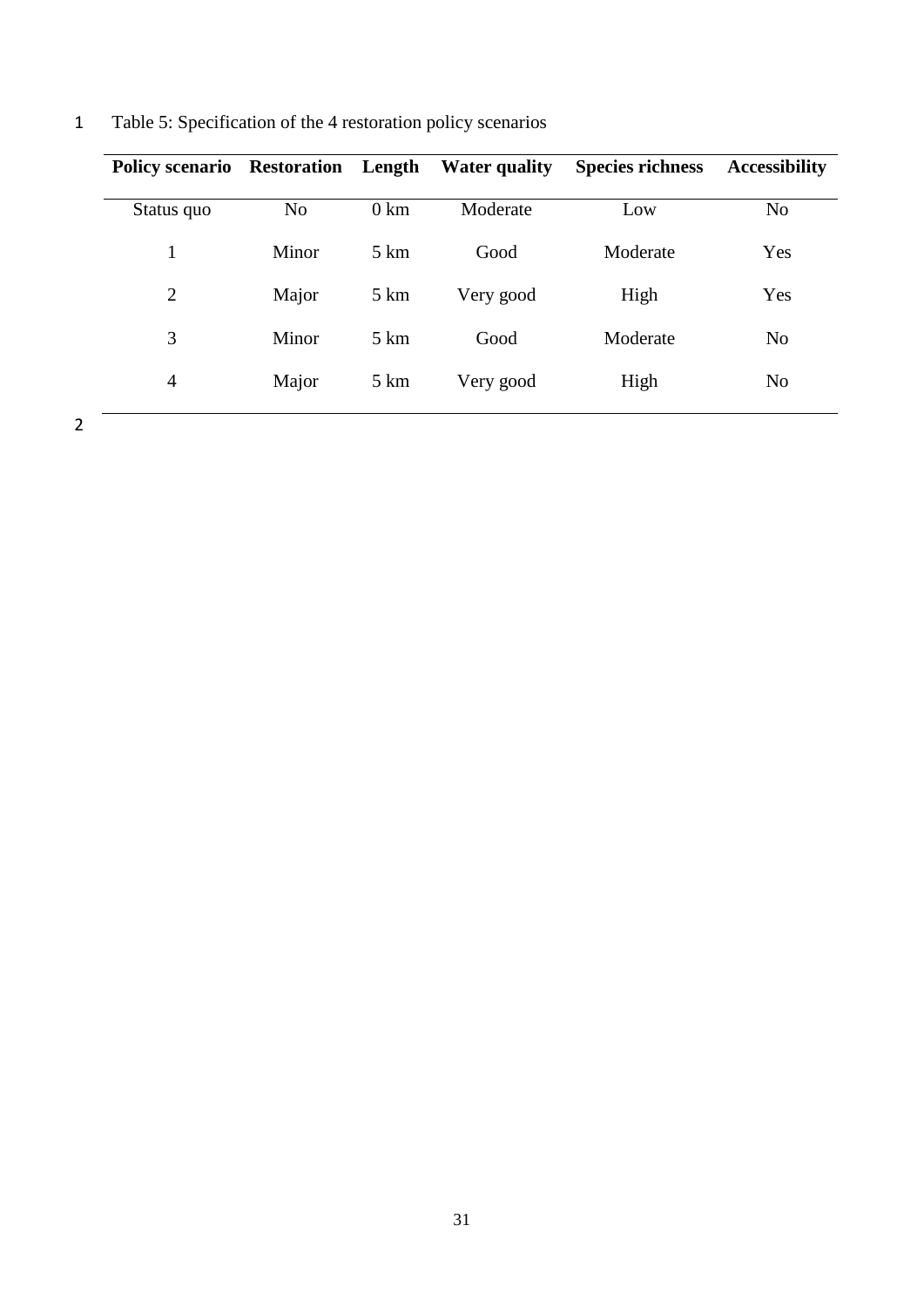1 Table 6: Consumer surplus (CS) and errors (TE) associated with the transfer of CS across the two rivers, without (Model 1) and with accounting

2 for spatial preference heterogeneity and substitution effects (Model 2)

3

|            | <b>Model 1</b>                           |                                  |                                              |                                              |                                      | <b>Model 2</b>           |                                              |                                              |
|------------|------------------------------------------|----------------------------------|----------------------------------------------|----------------------------------------------|--------------------------------------|--------------------------|----------------------------------------------|----------------------------------------------|
|            | CS<br>(E/household<br>/year)Oude<br>Kale | CS<br>(E/household<br>/year)Leie | TE<br><b>Oude Kale</b><br>$\rightarrow$ Leie | TE<br>Leie $\rightarrow$<br><b>Oude Kale</b> | $CS( \epsilon )$<br><b>Oude Kale</b> | $CS( \epsilon )$<br>Leie | TE<br><b>Oude Kale</b><br>$\rightarrow$ Leie | TE<br>Leie $\rightarrow$<br><b>Oude Kale</b> |
| Scenario 1 | 158.6                                    | 162.5                            | $2.4\%***$                                   | $2.5\%$ ***                                  | 155.3                                | 156.0                    | $0.5\%$ **                                   | $0.5\%**$                                    |
|            | (20.63)                                  | (20.64)                          | $(1.6\%, 3.2\%)$                             | $(1.6\%, 3.3\%)$                             | (21.17)                              | (21.20)                  | $(0.1\%, 0.9\%)$                             | $(0.1\%, 0.9\%)$                             |
| Scenario 2 | 192.2                                    | 196.0                            | $1.9\%***$                                   | $2.0\%***$                                   | 184.4                                | 185.2                    | $0.4\%$ **                                   | $0.4\%$ **                                   |
|            | (18.80)                                  | (18.85)                          | $(1.4\%, 2.6\%)$                             | $(1.4\%, 2.6\%)$                             | (19.65)                              | (19.69)                  | $(0.1\%, 0.7\%)$                             | $(0.1\%, 0.7\%)$                             |
| Scenario 3 | 137.7                                    | 141.7                            | $2.7\%***$                                   | $2.8\%$ ***                                  | 155.3                                | 156.0                    | $0.5\%**$                                    | $0.5\%**$                                    |
|            | (20.93)                                  | (20.93)                          | $(1.7\%, 3.8\%)$                             | $(1.7\%, 3.9\%)$                             | (21.17)                              | (21.20)                  | $(0.1\%, 0.9\%)$                             | $(0.1\%, 0.9\%)$                             |
| Scenario 4 | 171.2                                    | 175.1                            | $2.2\%***$                                   | $2.3\%$ ***                                  | 184.4                                | 185.2                    | $0.4\%$ **                                   | $0.4\%$ **                                   |
|            | (20.24)                                  | (20.27)                          | $(1.5\%, 2.9\%)$                             | $(1.5\%, 3.0\%)$                             | (19.65)                              | (19.69)                  | $(0.1\%, 0.7\%)$                             | $(0.1\%, 0.7\%)$                             |

Note: \*\*\*, \*\*, \* = > Significance at  $1\%$ , 5%, 10% level.

4 Explanatory note: the values between brackets for the CS values refer to the associated standard errors, the values between brackets for the TE's refer to 95% confidence 5 intervals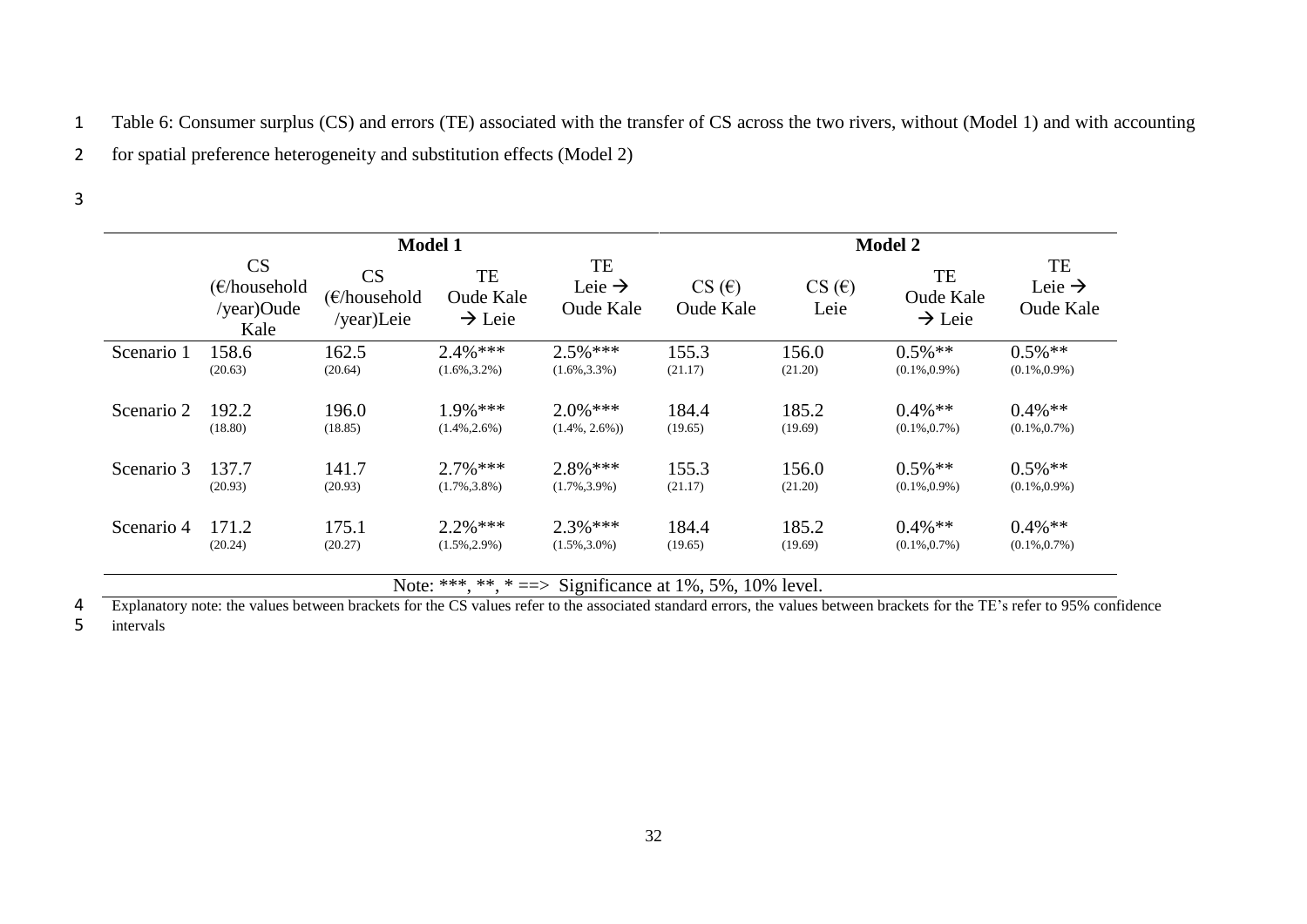# **FIGURES**

Figure 1: Pictograms used in the labelled discrete choice experiment for river restoration

| Water body | Status quo | <b>Minor restoration</b> | <b>Major restoration</b> |
|------------|------------|--------------------------|--------------------------|
| Oude Kale  |            |                          |                          |
| Leie       |            |                          |                          |

- 
-